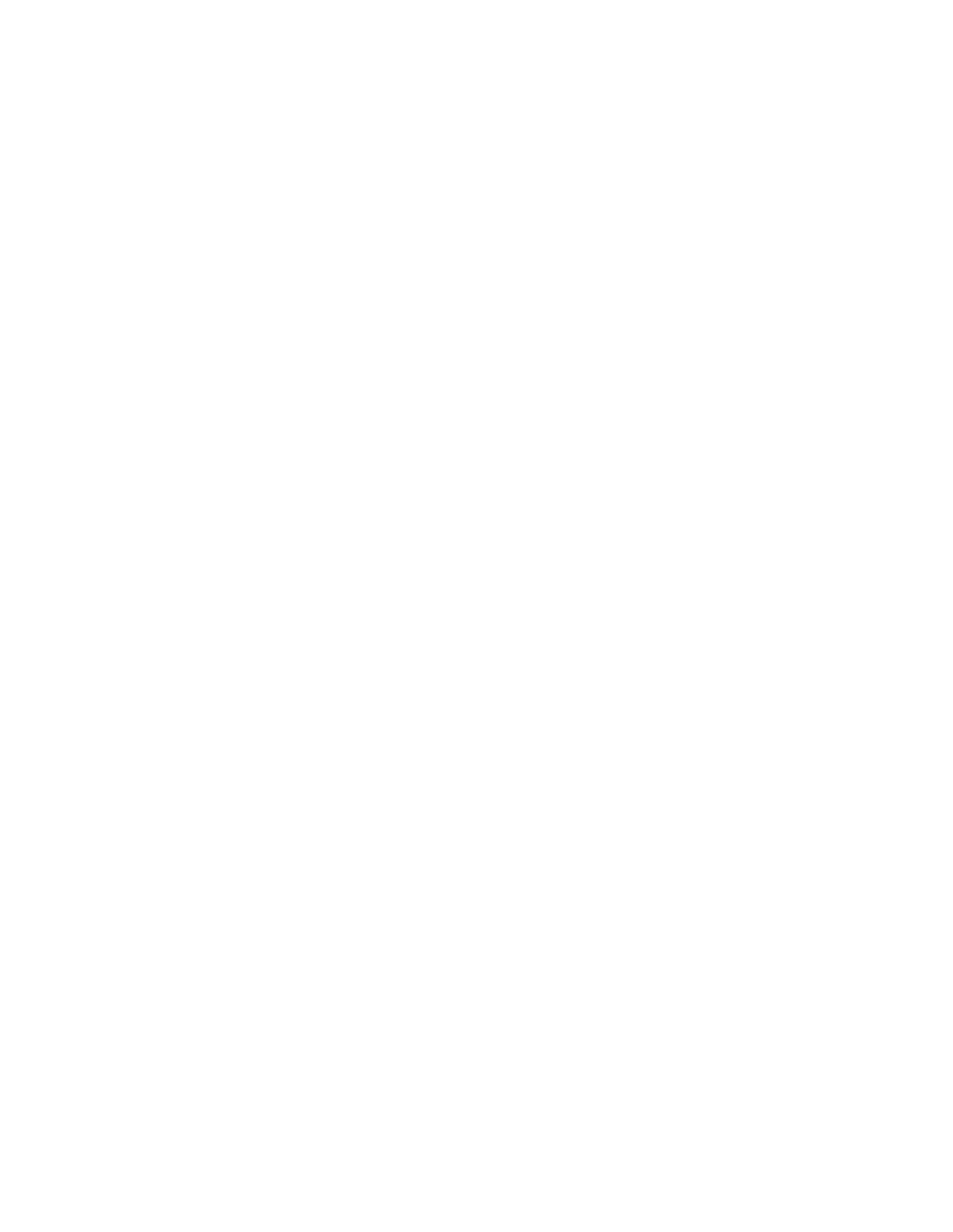## **HAMILTON TOWNSHIP MUTUAL INSURANCE COMPANY STATEMENT OF CASH FLOWS FOR THE YEAR ENDED DECEMBER 31, 2015**

|                                                                                                                                                                                                                             | 2015<br>\$                                | 2014<br>\$                                       |
|-----------------------------------------------------------------------------------------------------------------------------------------------------------------------------------------------------------------------------|-------------------------------------------|--------------------------------------------------|
| <b>OPERATING ACTIVITIES</b>                                                                                                                                                                                                 |                                           |                                                  |
| Comprehensive income for year<br>Adjustment for items which do not affect cash -                                                                                                                                            | 877,618                                   | 2,724,354                                        |
| Depreciation of property, plant and equipment and intangible assets<br>Gain (loss) on sale of portfolio investments (realized and unrealized)<br>Loss on disposal of property, plant and equipment<br>Deferred income taxes | 149,653<br>80,838                         | 231,544<br>(1,288,685)<br>11,021<br>(10,000)     |
|                                                                                                                                                                                                                             | 1,108,109                                 | 1,668,234                                        |
| Net change in non-cash working capital<br>balances related to operations - Note 8                                                                                                                                           | (855, 579)                                | 2,472,365                                        |
| <b>CASH FLOWS PROVIDED FROM OPERATING ACTIVITIES</b>                                                                                                                                                                        | 252,530                                   | 4,140,599                                        |
| <b>INVESTING ACTIVITIES</b>                                                                                                                                                                                                 |                                           |                                                  |
| Purchase of portfolio investments<br>Proceeds on sale of portfolio investments<br>Purchase of property, plant and equipment and intangible assets<br>Proceeds on sale of property, plant and equipment                      | (15,203,696)<br>14,622,456<br>(1,292,864) | (25,712,452)<br>23,152,214<br>(211,995)<br>1,000 |
| CASH FLOWS USED IN INVESTING ACTIVITIES                                                                                                                                                                                     | (1,874,104)                               | (2,771,233)                                      |
| <b>INCREASE (DECREASE) IN CASH AND CASH</b><br><b>EQUIVALENTS FOR YEAR</b>                                                                                                                                                  | (1,621,574)                               | 1,369,366                                        |
| CASH AND CASH EQUIVALENTS - BEGINNING OF YEAR                                                                                                                                                                               | 5,340,495                                 | 3,971,129                                        |
| <b>CASH AND CASH EQUIVALENTS - END OF YEAR</b>                                                                                                                                                                              | 3,718,921                                 | 5,340,495                                        |
| <b>REPRESENTED BY:</b>                                                                                                                                                                                                      |                                           |                                                  |
| Cash                                                                                                                                                                                                                        | 3,718,921                                 | 5,340,495                                        |

**5**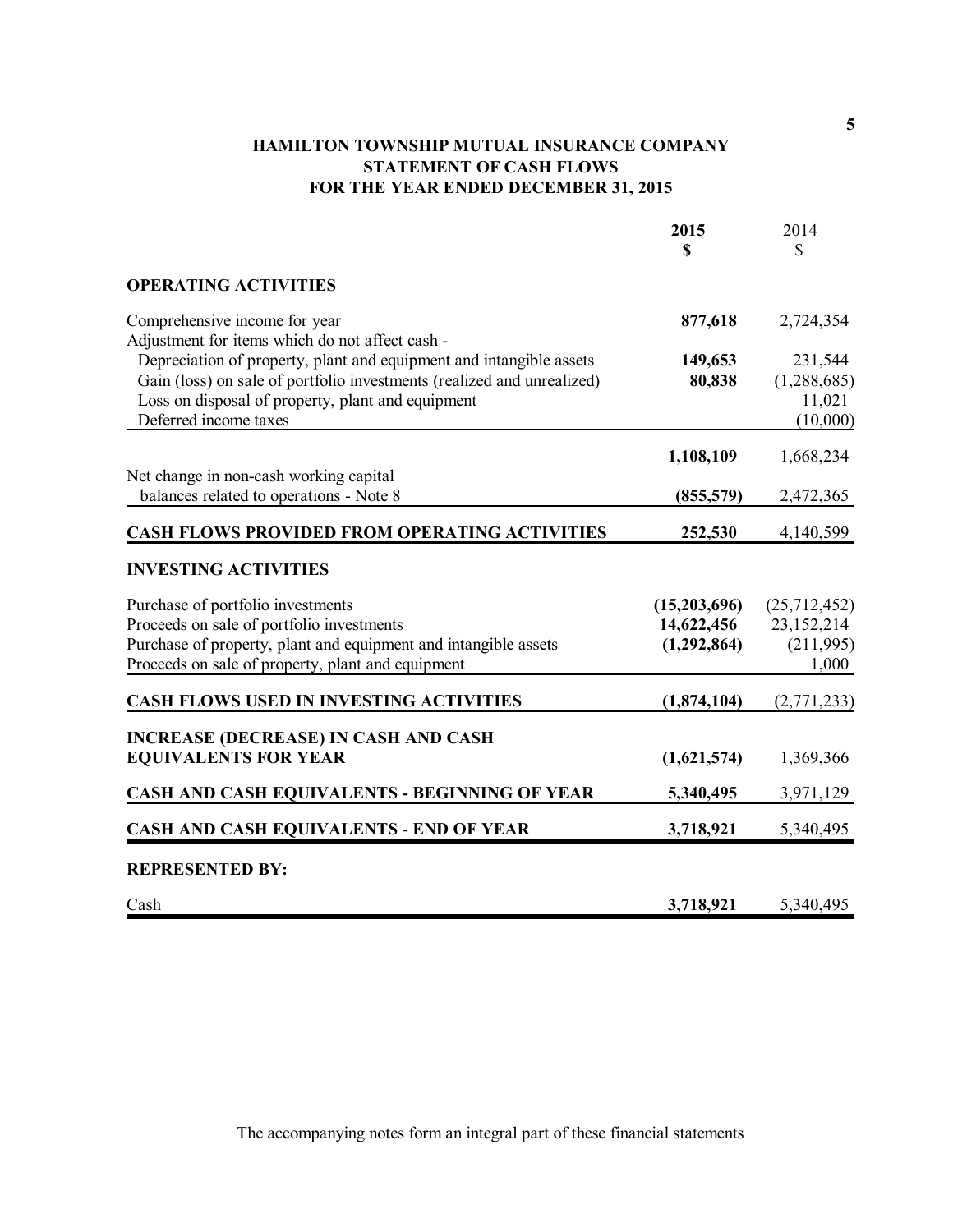#### **1. NATURE OF BUSINESS OPERATIONS**

### **(a) Reporting Entity**

The Company was incorporated without share capital on May 31, 1898 under the laws of the Province of Ontario as a mutual insurance company and is subject to the Insurance Act (Ontario). It is licenced to conduct its principal business activity which is to write property, liability and automobile insurance in Ontario. The Company's head office is located at 1176 Division Street, Cobourg, Ontario.

The Company is subject to rate regulation in the automobile business that it writes. Before automobile insurance rates can be changed, a rate filing is prepared as a combined filing for most Ontario Farm Mutuals by the Farm Mutual Reinsurance Plan Inc. The rate filing must include actuarial justification for rate increases or decreases. All rate filings are approved or denied by the Financial Services Commission of Ontario. Rate regulation may affect the automobile revenues that are earned by the Company. The actual impact of rate regulation would depend on the competitive environment at the time.

These financial statements have been authorized for issue by the Board of Directors on February 11, 2016.

#### **(b) Basis of Presentation**

These financial statements have been prepared in accordance with International Financial Reporting Standards (IFRS) as issued by the International Accounting Standards Board (the IASB).

These financial statements were prepared under the historical cost convention.

The Company presents the balance sheet in order of liquidity with a distinction based on expectations regarding recovery or settlement within twelve months after the balance sheet date (current) and more than twelve months after the balance sheet date (non-current presented in the notes).

The following balances are generally classified as current; cash and cash equivalents, accrued investment income, portfolio investments, accounts receivable, income tax recoverable, reinsurance share of provision for unpaid claims and adjustment expenses, deferred policy acquisition expenses, prepaid expenses, accounts payable and accrued liabilities, profit sharing commission payable, income taxes payable, unearned premiums and provision for unpaid claims and adjustment expenses.

The following balances are generally classified as non-current; property, plant and equipment, intangible assets and deferred income taxes.

The Company's functional and presentation currency is the Canadian dollar.

The preparation of financial statements in compliance with IFRS requires management to make certain critical accounting estimates. It also requires management to exercise judgment in applying the Company's accounting policies. The areas involving a higher degree of judgment of complexity, or areas where assumptions and estimates are significant to the financial statements are disclosed in Note 2(a).

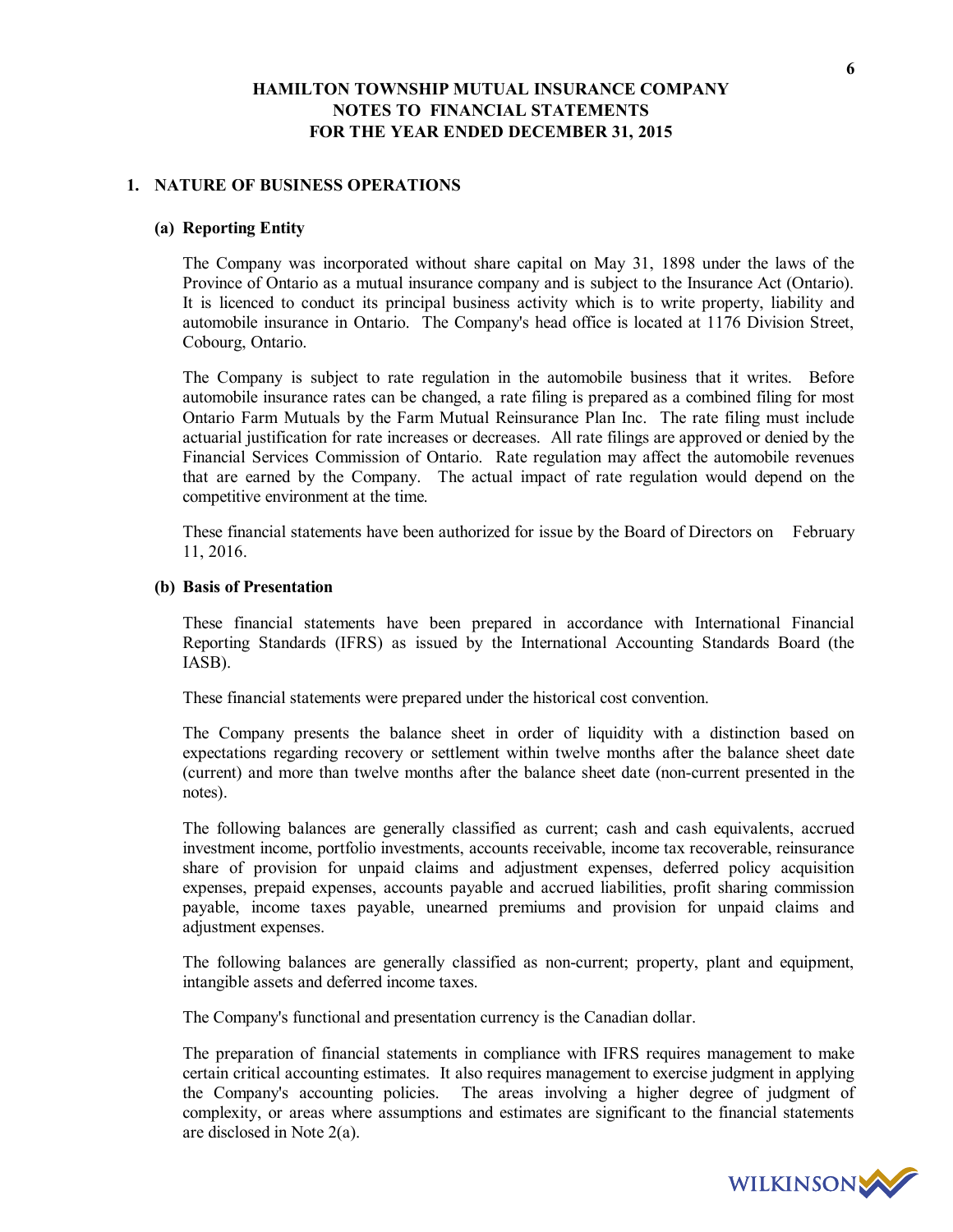### **2. ACCOUNTING POLICIES**

The Company follows International Financial Reporting Standards, which comply with the requirements for filing with the Financial Services Commission of Ontario. Those accounting policies considered to be particularly significant are as follows:

### **(a) Accounting Estimates**

The Company makes estimates and assumptions about the future that affect the reported amounts of assets and liabilities. Estimates and judgments are continually evaluated and based on historical experience and other factors, including expectations of future events that are believed to be reasonable under the circumstances. In the future, actual experience may differ from these estimates and assumptions.

The effect of a change in an accounting estimate is recognized prospectively by including it in comprehensive income in the period of the change, if the change effects that period only; or in the period of the change and future periods, if the change affects both.

The estimates and assumptions that have a significant risk of causing material adjustment to the carrying amounts of assets and liabilities within the next financial year are discussed below:

#### **(i) Provision for Unpaid Claims**

The estimation of the provision for unpaid claims and the related reinsurers' share are the Company's most critical accounting estimates. There are several sources of uncertainty that need to be considered by the Company in estimating the amount that will ultimately be paid on these claims. The uncertainty arises because all events affecting the ultimate settlement of claims have not taken place and may not take place for some time. Changes in the estimate of the provision can be caused by receipt of additional claim information, changes in judicial interpretation of contracts, or significant changes in severity or frequency of claims from historical trends. The estimates are based on the Company's historical experience and industry experience. More details are included in Note 5.

### **(ii) Income Taxes**

The Company periodically assesses its liabilities and contingencies related to income taxes for all years open to audit based on the latest information available. For matters where it is probable that an adjustment will be made, the Company records its best estimate of the tax liability including the related interest and penalties in the current tax provision. Management believes they have adequately provided for the probable outcome of these matters; however, the final outcome may result in a materially different outcome than the amount included in the tax liabilities.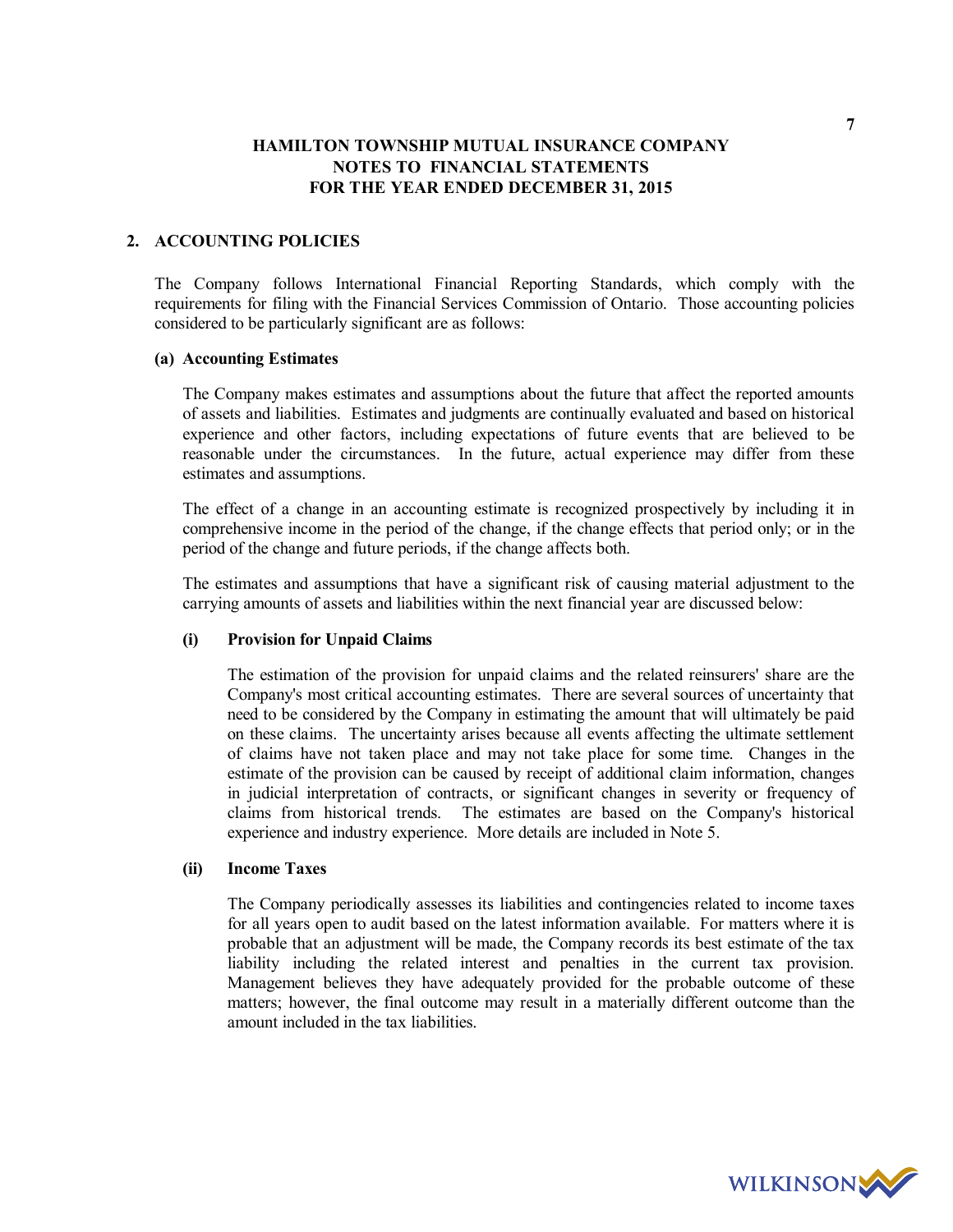### **2. ACCOUNTING POLICIES** (Cont'd)

#### **(b) Insurance Contracts**

In accordance with IFRS 4, Insurance Contracts, the Company has continued to apply the accounting policies it applied in accordance with pre-changeover Canadian Generally Accepted Accounting Principles.

Balances arising from insurance contracts primarily include unearned premiums, provision for unpaid claims and adjustment expenses, the reinsurers' share of provision for unearned premiums and unpaid claims and adjustment expenses, deferred policy acquisition expenses, and salvage and subrogation recoverable.

#### **(i) Premiums and Unearned Premiums**

Premiums written comprise the premiums on contracts incepting in the financial year. Premiums written are stated gross of commissions' payable to agents and exclusive of taxes levied on premiums.

The Company earns premium income evenly over the term of the insurance policy generally using the pro rata method. The portion of the premium related to the unexpired portion of the policy at the end of the fiscal year is reflected in unearned premiums.

#### **(ii) Deferred Policy Acquisition Expenses**

Acquisition costs are comprised substantially of brokers' and agents' commissions. These costs are deferred and amortized over the terms of the related policies to the extent that they are considered to be recoverable from unearned premiums, after considering the related anticipated claims and expenses.

#### **(iii) Provision for Unpaid Claims and Adjustment Expenses**

Individual loss estimates are provided on each claim reported. In addition, provisions are made for adjustment expenses, changes in reported claims and for claims incurred but not reported, based on past experience and business in force. The estimates are regularly reviewed and updated, and any resulting adjustments are included in current income.

Claim liabilities are carried on a discounted basis.

#### **(iv) Liability Adequacy Test**

At each reporting date, the Company performs a liability adequacy test on its insurance liabilities less deferred policy acquisition expenses to ensure the carrying value is adequate, using current estimates of future cash flows, taking into account the relevant investment return. If that assessment shows that the carrying amount of the liabilities is inadequate, any deficiency is recognized as an expense to the income statement initially writing off the deferred policy acquisition expense and subsequently by recognizing an additional claims liability for claims provisions.

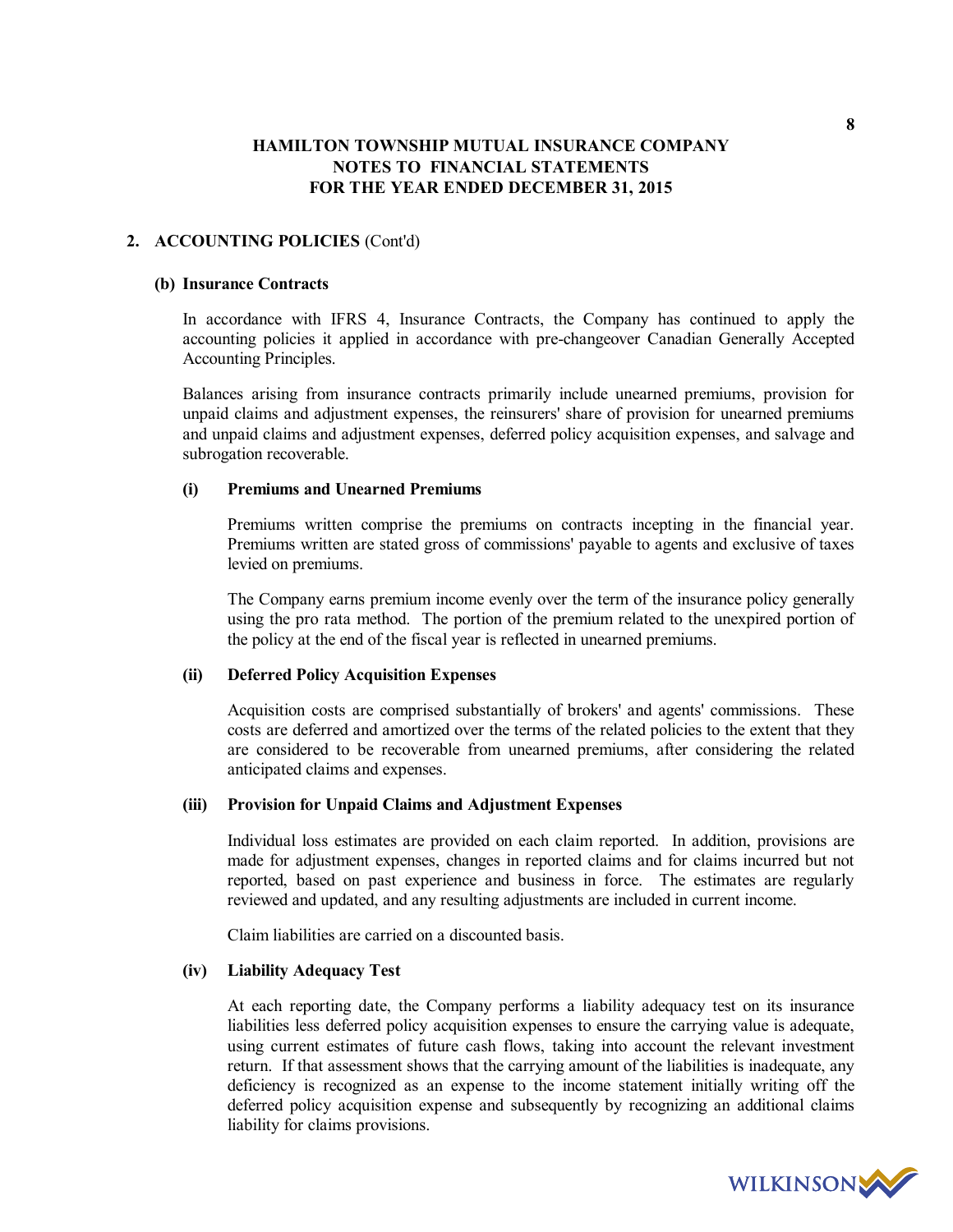#### **2. ACCOUNTING POLICIES** (Cont'd)

#### **(b) Insurance Contracts** (Cont'd)

#### **(v) Reinsurers' Share of Provision for Unpaid Claims and Adjustment Expenses**

The Company enters into reinsurance contracts in the normal course of business in order to limit potential losses arising from certain exposures. Reinsurance premiums are accounted for in the same period as the related premiums for the direct insurance business being reinsured. Reinsurance liabilities, comprised of premiums payable for the purchase of reinsurance contracts, are included in accounts payable and accrued liabilities and are recognized as an expense when due.

Expected reinsurance recoveries on unpaid claims and adjustment expenses are recognized as assets at the same time and using principles consistent with the Company's method for establishing the related liability.

#### **(vi) Salvage and Subrogation Recoverable**

In the normal course of business, the Company obtains the ownership of damaged property, which they resell to various salvage operations. Unsold property is valued at its estimated net realizable value.

Where the Company indemnifies policyholders against a liability claim, it acquires rights to subrogate its claim against other parties. These claims are recognized when funds are received.

#### **(vii) Refund from Premium**

Under the discretion of the Board of Directors, the Company may declare a refund to its policyholders based on the premiums paid in the fiscal period. This refund is recognized on the statement of comprehensive income.

#### **(c) Structured Settlements, Fire Mutuals Guarantee Fund and Financial Guarantee Contracts**

The Company has the ability to enter into annuity agreements with various life insurance companies to provide for fixed and recurring payments to claimants. Under such arrangements, the Company's liability to its claimants is substantially transferred, although the Company remains exposed to the credit risk that life insurers fail to fulfil their obligations.

The Company is a member of the Fire Mutuals Guarantee Fund ("the Fund"). The Fund was established to provide payment of outstanding policyholders' claims and unearned premiums if a member company becomes bankrupt. As a result, the Company may be required to contribute assets to their proportionate share in meeting this objective.

These exposures represent financial guarantee contracts. The Company accounts for financial guarantee contracts in accordance with IFRS 4, Insurance Contracts.

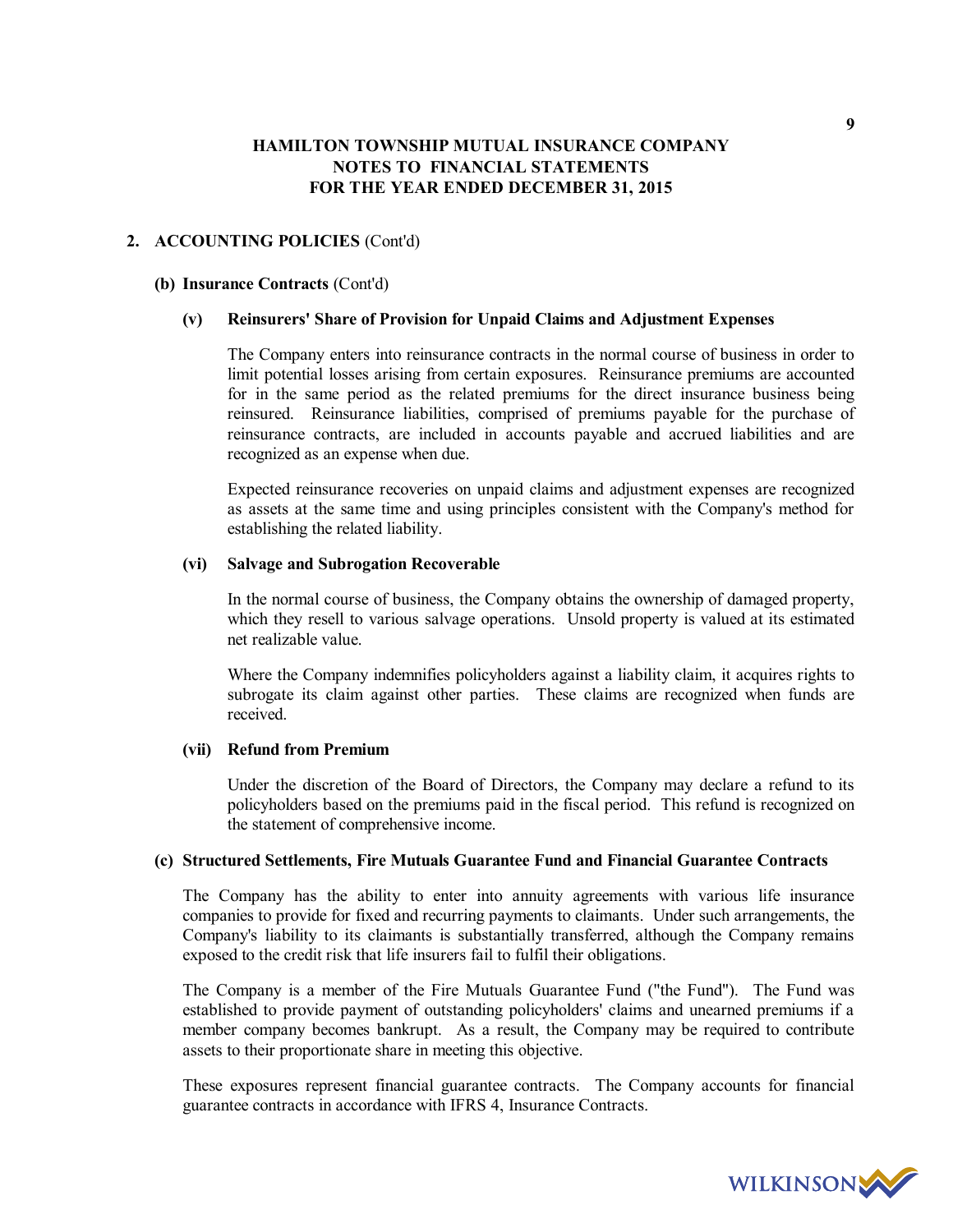### **2. ACCOUNTING POLICIES** (Cont'd)

#### **(d) Financial Instruments**

The Company classifies its financial instruments into one of the following categories based on the purpose for which the asset was acquired or liability incurred. All transactions related to financial instruments are recorded on a trade date basis. The Company's accounting policy for each category is as follows:

#### **(i) Loans and Receivables**

These assets are non-derivative financial assets resulting from the delivery of cash or other assets by a lender to a borrower in return for a promise to repay on a specified date or dates, or on demand. They are initially recognized at fair value plus transaction costs that are directly attributable to their acquisition or issue and subsequently carried at amortized cost, using the effective interest rate method, less any impairment losses.

Impairment provisions are recognized when there is objective evidence (such as significant financial difficulties on the part of the counterparty or default or significant delay in payment) that the Company will be unable to collect all of the amounts due under the terms receivable, the amount of such a provision being the difference between the net carrying amount and the present value of the future expected cash flows associated with the impaired receivable. For amounts due from policyholders and reinsurers, which are reported net, such provisions are recorded in a separate allowance account with the loss being recognized in comprehensive income. On confirmation that the amounts receivable will not be collectable, the gross carrying value of the asset is written off against the associated provision.

#### **(ii) Held-to-Maturity Investments**

These are non-derivative financial assets traded in an active market with fixed or determinable payments and a fixed maturity that the Company has the positive intention and ability to hold to maturity.

These are initially recognized at fair value plus transaction costs that are directly attributable to their acquisition or issue and subsequently carried at amortized cost, using the effective interest rate method, less any impairment losses. Impairment provisions are recognized when there is objective evidence (such as significant financial difficulties on the part of the counterparty or default or significant delay in payment) that the Company will be unable to collect all of the amounts due. On confirmation that the investment will not be realized, the gross carrying value of the investment is written off against income.

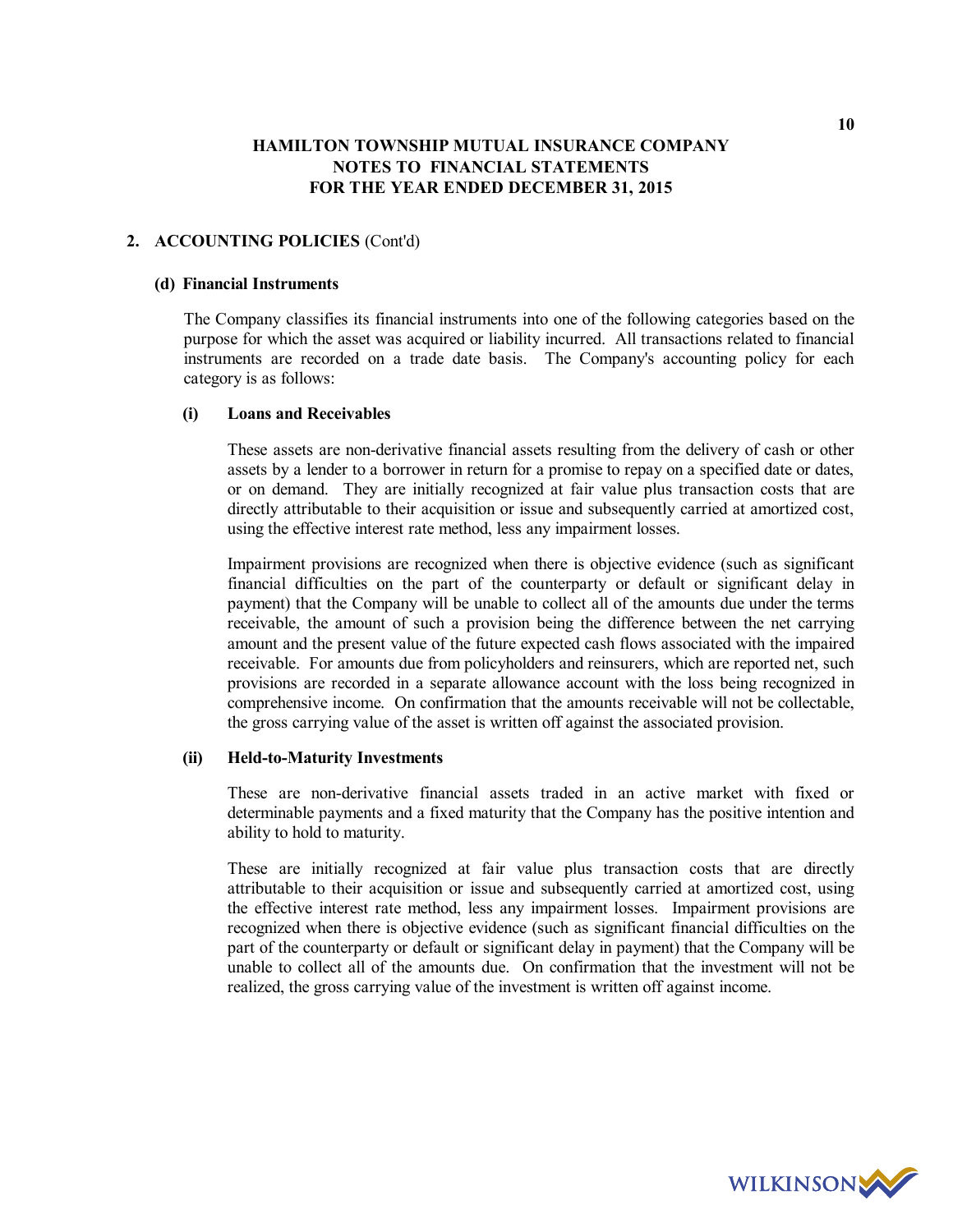### **2. ACCOUNTING POLICIES** (Cont'd)

#### **(d) Financial Instruments**

#### **(iii) Fair Value Through Profit and Loss Investments**

Financial assets at fair value through profit and loss are financial assets held for trading. A financial asset is classified in this category if it is acquired principally for selling in the short term. Derivatives are also classified as held for trading unless they are designated hedges. Fair value through profit and loss instruments are carried at fair value on the balance sheet with changes in fair value recorded on the statement of comprehensive income.

The company uses settlement date accounting for the purchase and sale of equity instruments.

## **(iv) Other Financial Liabilities**

Other financial liabilities include all financial liabilities and comprise accounts payables, and other short-term monetary liabilities. These liabilities are initially recognized at fair value net of any transaction costs directly attributable to the issuance of the instrument and subsequently carried at amortized cost using the effective interest rate method, which ensures that any interest expense over the period to repayment is at a constant rate on the balance of the liability carrying on the balance sheet. Interest expense in this context includes initial transaction costs and premium's payable on redemption, as well as any interest or coupon payable while the liability is outstanding

#### **(v) Classification**

Cash and cash equivalents are classified as fair value through profit and loss. Receivables are classified as loans and receivables, which are measured at amortized cost. Portfolio investments are classified in accordance with Note 2(e) below. Accounts payable and accrued liabilities, due to reinsurers and other insurance companies and structured settlements are classified as other financial liabilities, which are measured at amortized cost.

#### **(e) Portfolio Investments**

Portfolio investments are classified as fair value through profit and loss, and are initially recorded at their acquisition cost on the date of trade. Investments in portfolio investments are subsequently adjusted to fair value as at the date of the balance sheet, and the corresponding unrealized gains and losses are recorded in comprehensive income.

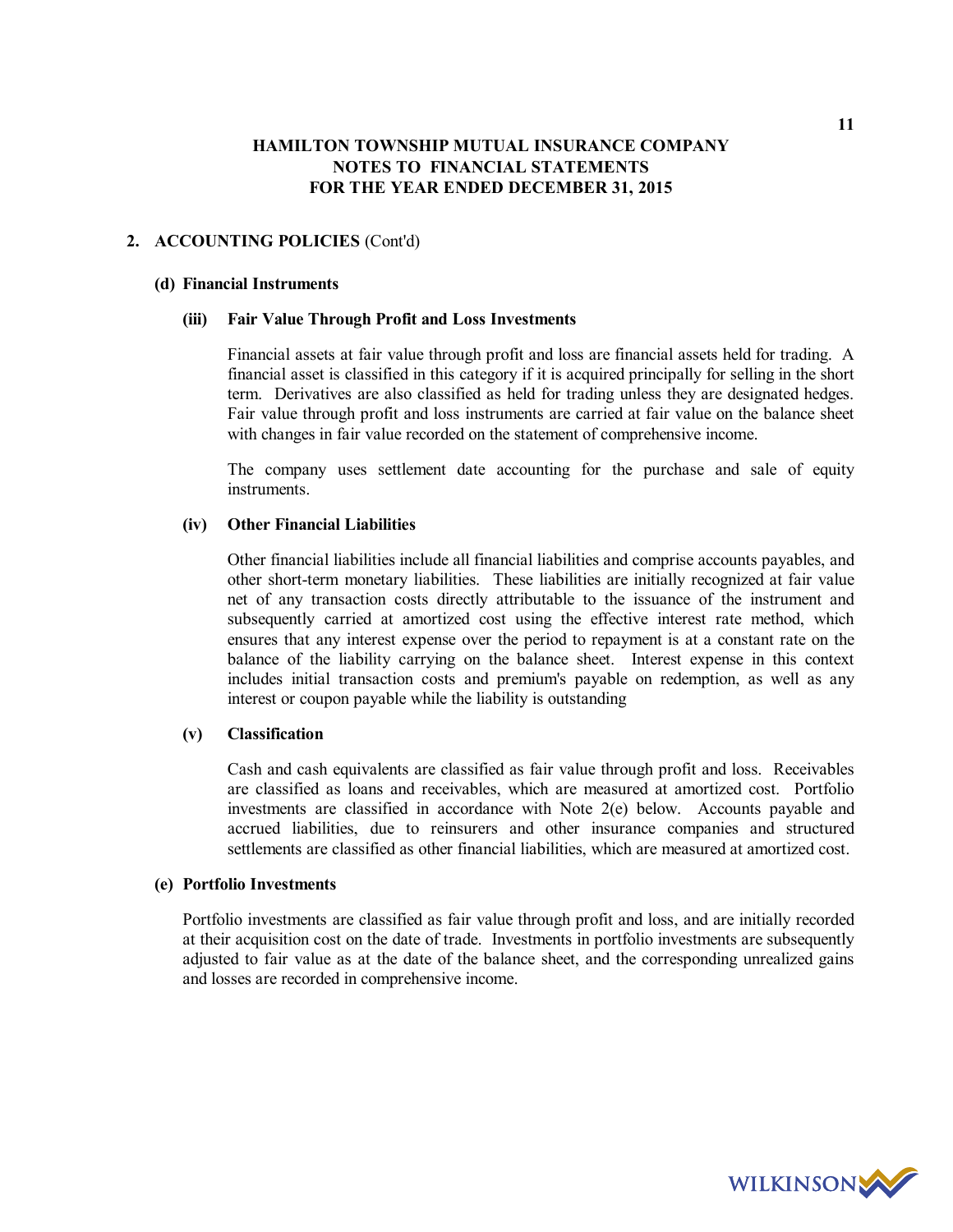### **2. ACCOUNTING POLICIES** (Cont'd)

#### **(f) Property, Plant and Equipment and Depreciation**

Property, plant and equipment are stated at acquisition cost and subsequently measured at cost less accumulated depreciation and accumulated impairment losses. Gains or losses on the disposal of individual assets are recognized in income in the year of disposal. Depreciation is provided on the basis as detailed below:

| Asset                         | <b>Basis</b>  | Rate |  |  |
|-------------------------------|---------------|------|--|--|
| <b>Buildings</b>              | Straight-line | 5%   |  |  |
| Computer equipment            | Straight-line | 33%  |  |  |
| Office furniture and fixtures | Straight-line | 10%  |  |  |

Depreciation methods and useful lives are reviewed annually and adjusted if necessary.

#### **(g) Intangible Assets**

Intangible assets consist of computer software which are not integral to the computer hardware owned by the Company. Software is initially recorded at cost and subsequently measured at cost less accumulated amortization and accumulated impairment losses. Software is amortized on a straight-line basis at a rate of 100% per annum.

### **(h) Income Taxes**

Income tax expense comprises of current and deferred tax. Current tax and deferred tax are recognized in comprehensive income except to the extent that it relates to a business combination, or items recognized directly in equity or in other earnings.

Current income taxes are recognized for the estimated income taxes payable or receivable on taxable income or loss for the current year and any adjustment to income taxes payable in respect of previous years. Current income taxes are determined using tax rates and tax laws that have been enacted or substantively enacted by the year-end date.

Deferred tax assets and liabilities are recognized where the carrying amount of an asset or liability differs from its tax base, except for taxable temporary differences arising on the initial recognition of goodwill and temporary differences arising on the initial recognition of an asset or liability in a transaction which is not a business combination and at the time of the transaction affects neither accounting or taxable profit or loss.

Recognition of deferred tax assets for unused tax losses, tax credits and deductible temporary differences is restricted to those instances where it is probable that future taxable profit will be available against which the deferred tax asset can be utilized. Deferred tax assets are reviewed at each reporting date and are reduced to the extent that it is no longer probable that the related tax benefit will be realized.

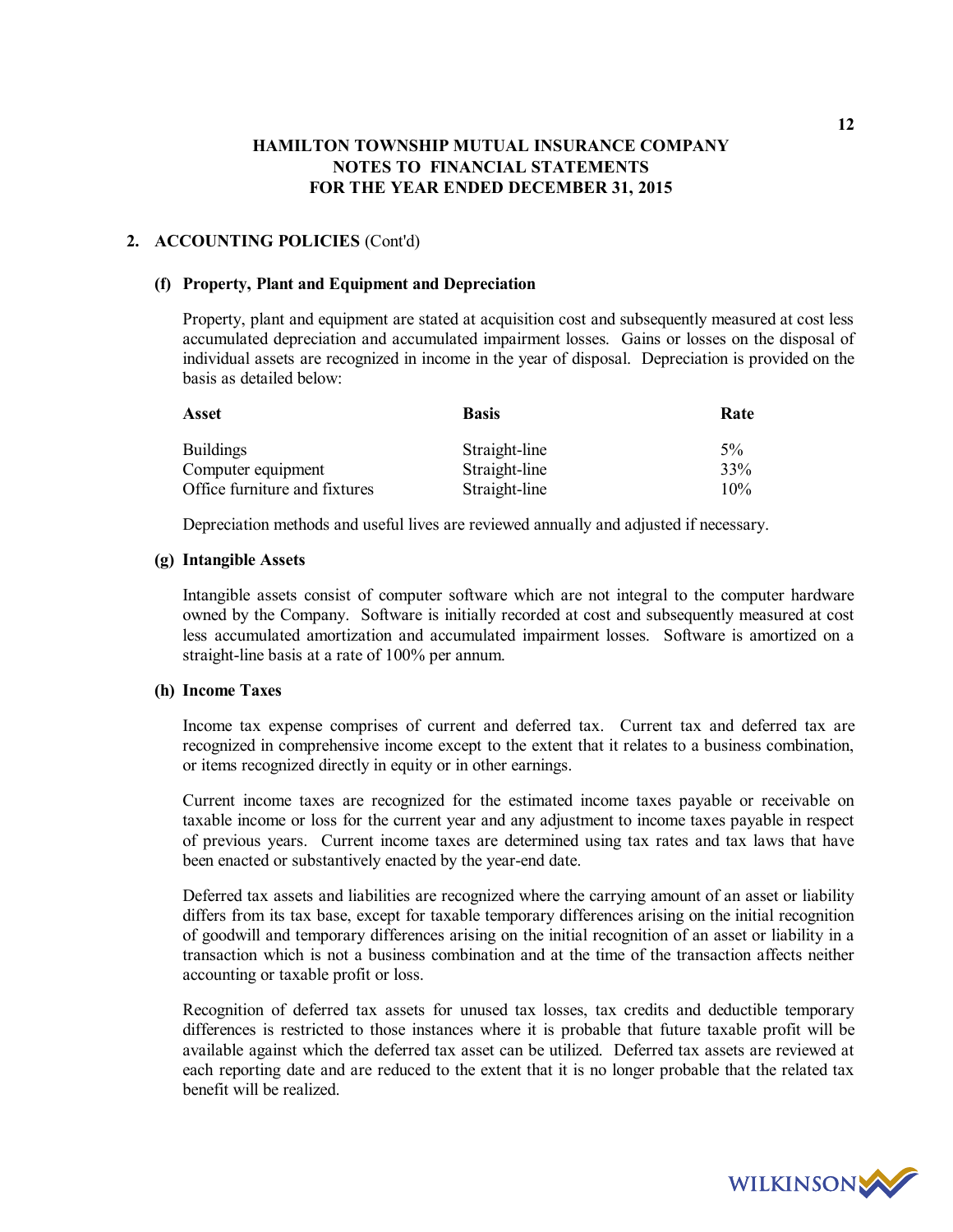### **2. ACCOUNTING POLICIES** (Cont'd)

#### **(h) Income Taxes** (Cont'd)

The amount of the deferred tax asset or liability is measured at the amount expected to be recovered from or paid to the taxation authorities. This amount is determined using tax rates and tax laws that have been acted or substantively enacted by the year-end date and are expected to apply when the liabilities / (assets) are settled / (recovered).

#### **(i) Provisions**

Provisions are recognized for liabilities of uncertain timing or amount that have arisen as a result of past transactions, including legal, equitable or constructive obligations. The provision is measured at the best estimate of the expenditure required to settle the obligation at the reporting date.

### **(j) Accounts Receivable**

Accounts receivable are classified as loans and receivables and are measured at initial recognition at fair value and are expected to be settled within one year. Appropriate allowances for estimated irrecoverable amounts are recognized in profit or loss when there is objective evidence that the asset is impaired. Significant financial difficulties of the debtor, probability that the debtor will enter bankruptcy or financial reorganization, and default or delinquency in payments (more than 90 days overdue) are considered indicators that the trade receivable is impaired.

The carrying amount of the asset is reduced through the direct write-down of the asset on the statement of comprehensive income. Subsequent recoveries of amounts previously written off are credited against operating expenses on the statement of comprehensive income.

#### **(k) Pension Plan**

The Company participates in a multi-employer defined benefit pension plan, however, sufficient information is not available to use defined benefit accounting. Therefore, the company accounts for the plan as if it were a defined contribution plan, recognizing contributions including deficit payments as an expense in the year to which they relate.

#### **(l) Cash and Equivalents**

Cash and equivalents consist of cash on deposit.

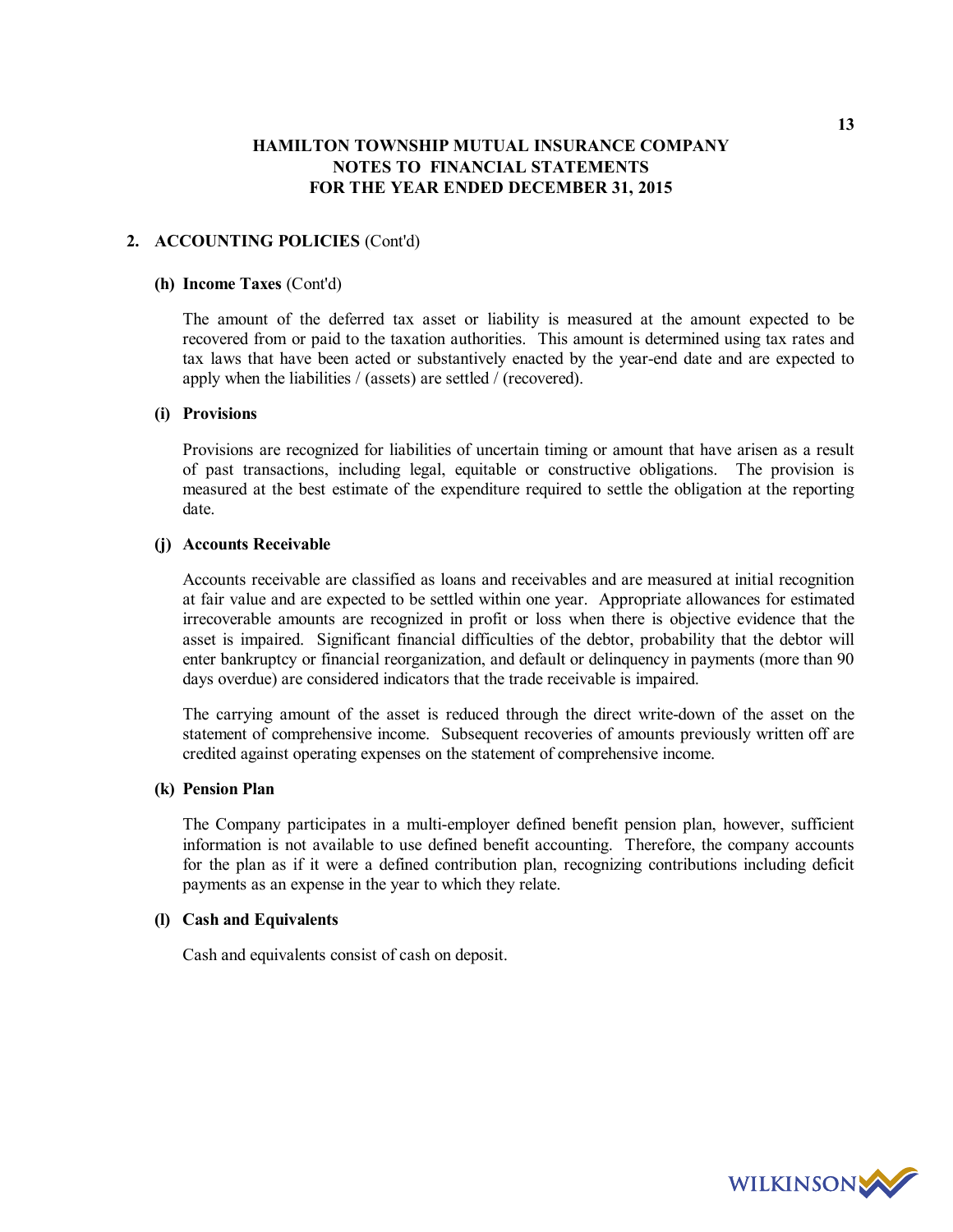### **2. ACCOUNTING POLICIES** (Cont'd)

#### **(m) Standards, Amendments and Interpretations Not Yet Effective**

Certain new standards, amendments and interpretations have been published that are mandatory for the Company's accounting periods beginning on or after January 1, 2015 or later periods that the Company has decided not to early adopt. The standards, amendments and interpretations that will be relevant to the Company are:

- IAS 1 Presentation of Financial Statements. This standard was amended in order to clarify existing IAS 1 requirements. The amendments relate to materiality, order of the notes to the financial statements, subtotals, accounting policies and disaggregation. The amendments are effective for years beginning on or after January 1, 2016. The Company does not expect this amendment to impact the financial statements.
- IAS 16 Property, Plant and Equipment and IAS 38 Intangible Assets. These standards are amended in order to clarify acceptable methods of depreciation. The amendments are effective for years beginning on or after January 1, 2016. The Company does not expect this amendment to impact the financial statements.
- IFRS 7 Financial Instruments: Disclosures. This was amended to require additional disclosure on transition from IAS 39 to IFRS 9. This amendment is effective on the adoption of IFRS 9 which was finalized in July 2014 and is effective for annual periods beginning on or after January 1, 2018. The Company does not expect this amendment to have a significant impact on the financial statements.
- IFRS 9 Financial Instruments. This standard will replace IAS 39, Financial Instruments: Recognition and Measurement. IFRS 9 has two measurement categories: amortized cost and fair value. All equity instruments are measured at fair value. A debt instrument is measured at amortized cost only if the entity is holding it to collect contractual cash flows and the cash flows represent principal and interest. Otherwise, it is measured at fair value through profit or loss. This standard is effective for years beginning on or after January 1, 2018.
- IFRS 15 Revenue with Customers. This standard was issued to harmonize the revenue standard for IFRS and US GAAP. IFRS 15 provides more guidance on revenue recognition. The core principal is that an entity recognizes revenue to depict the transfer of goods or services to customers in an amount that reflects the consideration to which the entity expects to be entitled in exchange for those goods and services. IFRS 15 contains a scope exception which excludes insurance contracts within the scope of IFRS 4 "Insurance Contracts", therefore, this standard will have a limited impact on the Company. This standard is effective for years beginning on or after January 1, 2018.

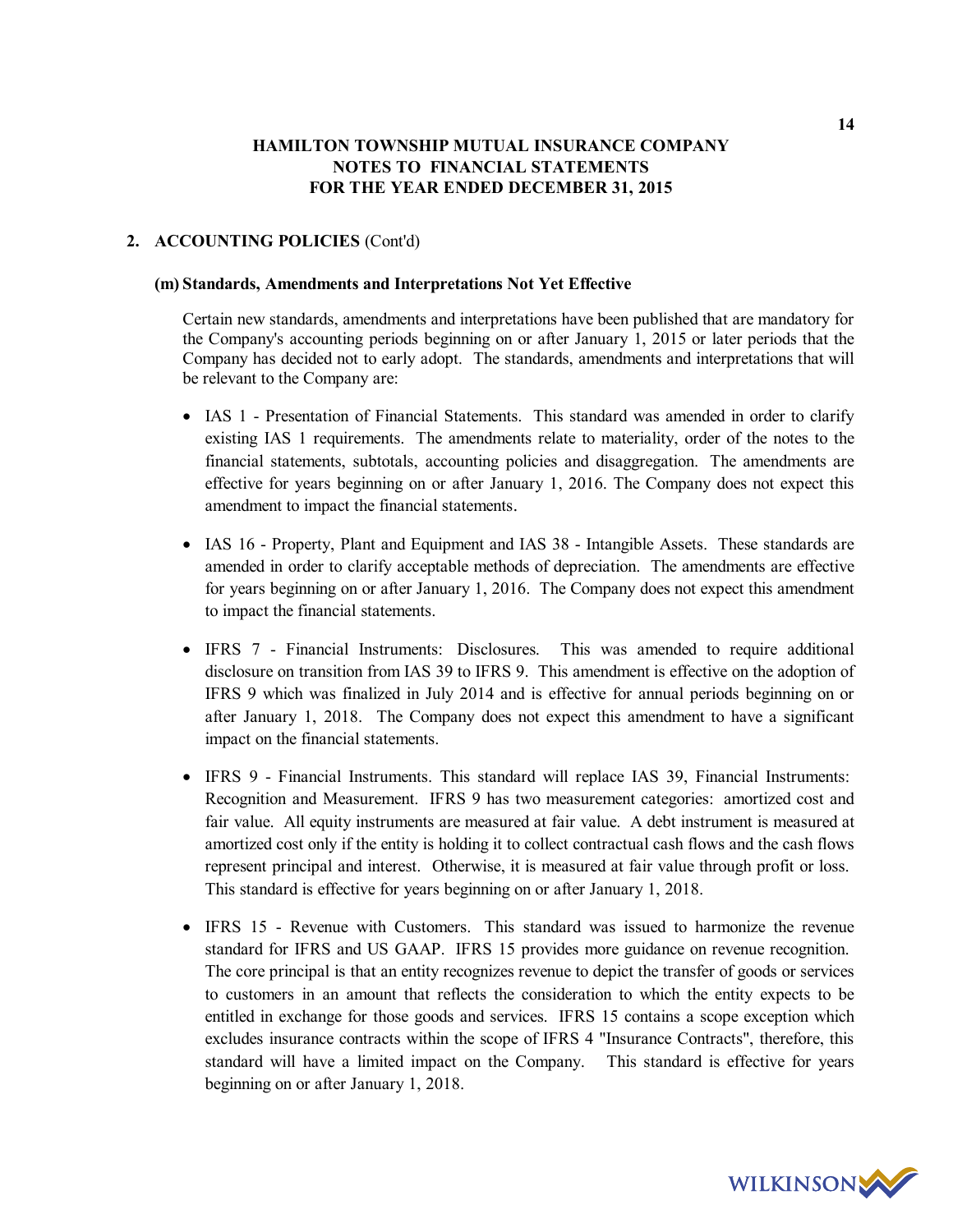## **3. FINANCIAL INSTRUMENT CLASSIFICATION**

The carrying amount of the Company's financial instruments by classification is as follows:

|                                                  | <b>Fair Value</b><br><b>Through Profit</b><br>and Loss<br>\$ | Loans and<br><b>Receivables</b><br>\$ | Other<br>Financial<br><b>Liabilities</b><br>\$ | <b>Total</b><br>\$ |
|--------------------------------------------------|--------------------------------------------------------------|---------------------------------------|------------------------------------------------|--------------------|
| December 31, 2015                                |                                                              |                                       |                                                |                    |
| Cash                                             | 3,718,921                                                    |                                       |                                                | 3,718,921          |
| Portfolio investments - Note 4                   | 38,498,945                                                   |                                       |                                                | 38,498,945         |
| Accrued investment income<br>Accounts receivable |                                                              | 110,669                               |                                                | 110,669            |
| - Agents and policyholders                       |                                                              | 5,512,125                             |                                                | 5,512,125          |
| - Reinsurers - Note 5                            |                                                              | 79,073                                |                                                | 79,073             |
| - Other                                          |                                                              | 163,322                               |                                                | 163,322            |
| Accounts payable and                             |                                                              |                                       |                                                |                    |
| accrued liabilities                              |                                                              |                                       | (669, 738)                                     | (669, 738)         |
| Profit sharing commissions payable               |                                                              |                                       | (222, 959)                                     | (222, 959)         |
|                                                  | 42,217,866                                                   | 5,865,189                             | (892, 697)                                     | 47,190,358         |
| December 31, 2014                                |                                                              |                                       |                                                |                    |
| Cash                                             | 5,340,495                                                    |                                       |                                                | 5,340,495          |
| Portfolio investments - Note 4                   | 37,997,165                                                   |                                       |                                                | 37,997,165         |
| Accrued investment income                        |                                                              | 119,582                               |                                                | 119,582            |
| Accounts receivable                              |                                                              |                                       |                                                |                    |
| - Agents and policyholders                       |                                                              | 5,350,143                             |                                                | 5,350,143          |
| - Reinsurers - Note 5                            |                                                              | 45,608                                |                                                | 45,608             |
| - Other                                          |                                                              | 134,733                               |                                                | 134,733            |
| Accounts payable and                             |                                                              |                                       |                                                |                    |
| accrued liabilities                              |                                                              |                                       | (573,310)                                      | (573, 310)         |
| Profit sharing commissions payable               |                                                              |                                       | (204, 844)                                     | (204, 844)         |
|                                                  | 43,337,660                                                   | 5,650,066                             | (778, 154)                                     | 48,209,572         |

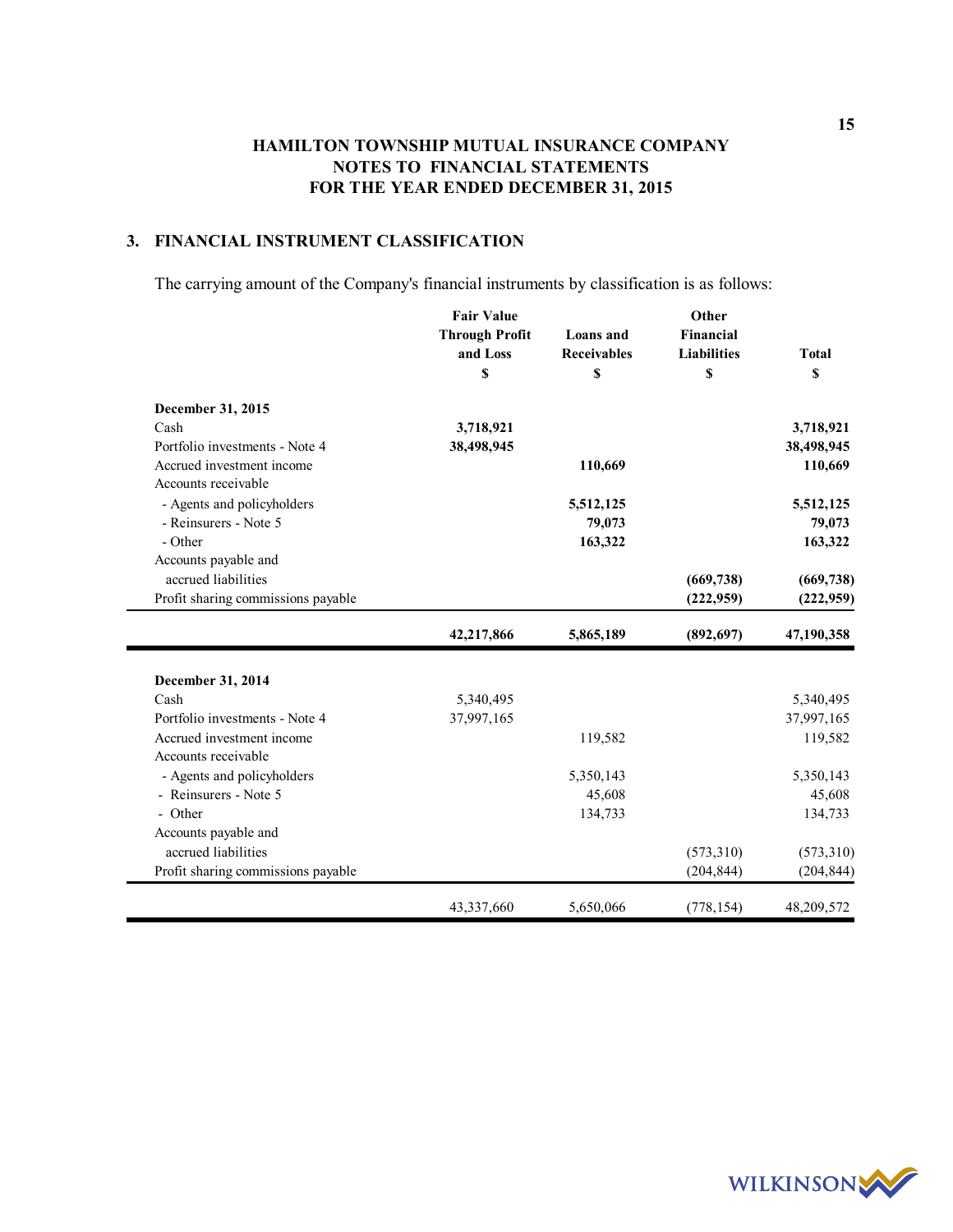### **4. PORTFOLIO INVESTMENTS**

As noted in Note 2(e) to these financial statements, portfolio investments are classified as fair value through profit and loss and are adjusted to market value as at the balance sheet date.

The cost and market values of the investments are as follows:

|                                               | 2015       |                     | 2014       |                     |
|-----------------------------------------------|------------|---------------------|------------|---------------------|
|                                               | Cost<br>S  | Fair<br>Value<br>\$ | Cost<br>\$ | Fair<br>Value<br>\$ |
| Money Market Fund                             | 2,018,353  | 2,018,353           | 1,670,289  | 1,670,289           |
| <b>Fixed-income securities</b>                |            |                     |            |                     |
| Federal government                            | 8,293,688  | 8,366,556           | 7,550,186  | 7,519,754           |
| Provincial government<br>Canadian Corporate - | 9,854,918  | 10,357,755          | 10,656,368 | 11,005,414          |
| Rated BBB or better                           | 6,765,033  | 6,998,196           | 6,514,864  | 6,752,903           |
|                                               | 24,913,639 | 25,722,507          | 24,721,418 | 25,278,071          |
| Guarantee Fund                                | 53,747     | 53,747              | 51,886     | 51,886              |
| Common shares and pooled funds                | 9,695,543  | 10,704,338          | 9,632,848  | 10,996,919          |
|                                               | 36,681,282 | 38,498,945          | 36,076,441 | 37,997,165          |

The effective interest rates range from 1.7% to 5.3% (2.10% to 5.3% for December 31, 2014).

The maximum exposure to credit risk would be the carrying value as shown above.

#### **Fair Value**

The estimated market value of bonds and debentures are based on quoted market values. The estimated market value of preference and common shares are determined using the last bid price.

### **Maturity Profile**

The expected maturity dates for fixed-income securities are as follows:

|                                     | 2015<br>S  | 2014<br>S  |
|-------------------------------------|------------|------------|
| Maturing within one year            | 4,176,390  | 261,318    |
| Maturing between one and five years | 7,774,546  | 15,315,448 |
| Maturing over five years            | 13,771,571 | 9,701,305  |
|                                     | 25,722,507 | 25,278,071 |

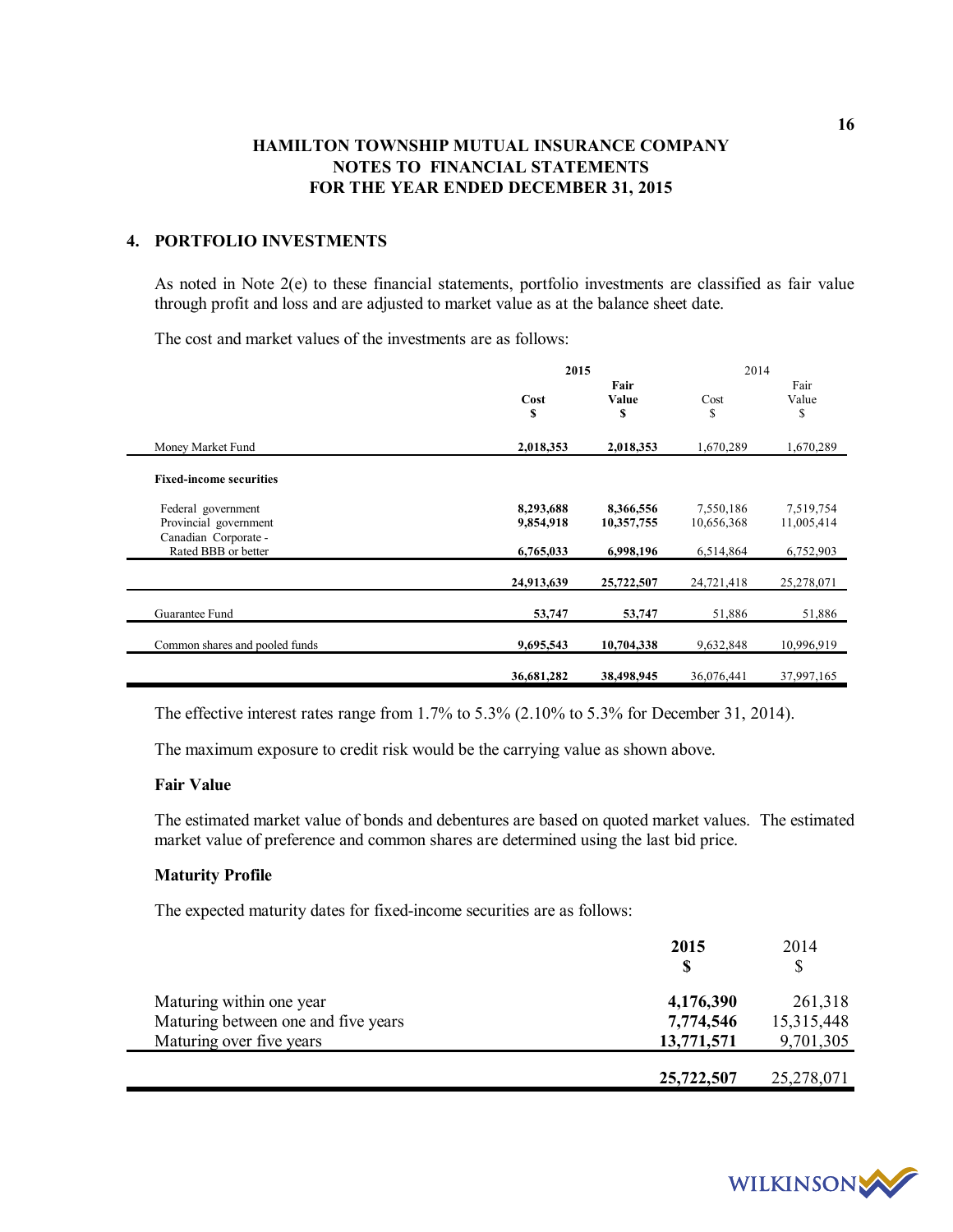## **5. INSURANCE CONTRACTS**

### **Accounts Receivable - Reinsurers**

|                                            | 2015        | 2014        |
|--------------------------------------------|-------------|-------------|
|                                            | S           | \$          |
| Due from reinsurers, beginning of the year | 45,608      | 1,118,204   |
| Submitted to reinsurer                     | 4,323,620   | 2,670,958   |
| Received from reinsurer                    | (4,290,155) | (3,743,554) |
| Due from reinsurers, end of the year       | 79,073      | 45,608      |
| <b>Expected settlement</b>                 |             |             |
| Within one year                            | 79,073      | 45,608      |
| More than one year                         | <b>NIL</b>  | NIL         |

At year end, the Company reviewed the amounts owing from its reinsurer and determined that no allowance is necessary.

## **Reinsurers Share of Provision for Unpaid Claims**

|                                | 2015<br>\$  | 2014<br>\$  |  |
|--------------------------------|-------------|-------------|--|
| Balance, beginning of the year | 19,873,000  | 19,927,000  |  |
| New claims reserve             | 1,594,731   | 5,221,958   |  |
| Change in prior years reserve  | (4,836,050) | (2,605,000) |  |
| Submitted to reinsurer         | (4,323,620) | (2,670,958) |  |
| Balance, end of the year       | 12,308,061  | 19,873,000  |  |
| <b>Expected settlement</b>     |             |             |  |
| Within one year                | 819,679     | 960,300     |  |
| More than one year             | 11,488,382  | 18,912,700  |  |

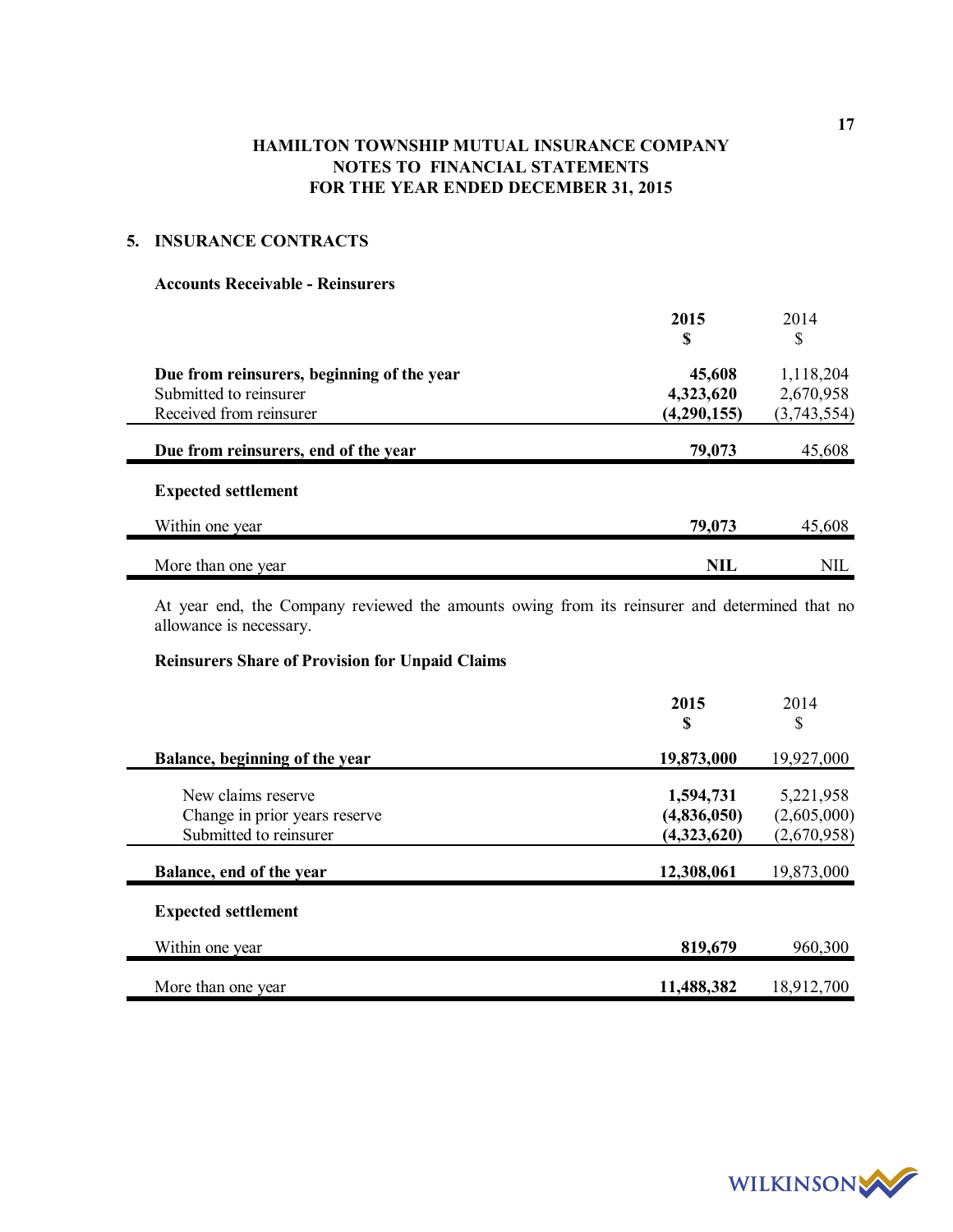# **5. INSURANCE CONTRACTS** (Cont'd)

## **Deferred Policy Acquisition Expenses**

|                                                        | 2015<br>\$               | 2014<br>S                  |  |
|--------------------------------------------------------|--------------------------|----------------------------|--|
| Balance, beginning of the year                         | 2,130,008                | 2,037,725                  |  |
| Acquisition costs incurred<br>Expensed during the year | 4,496,554<br>(4,390,220) | 4,270,342<br>(4, 178, 059) |  |
| Balance, end of the year                               | 2,236,342                | 2,130,008                  |  |

Deferred acquisition expenses will be recognized as an expense within one year.

## **Unearned Premiums (UEP)**

|                                                 | 2015<br>S                  | 2014<br>\$                 |
|-------------------------------------------------|----------------------------|----------------------------|
| Balance, beginning of the year                  | 11,420,280                 | 11,071,508                 |
| Premiums written<br>Premiums earned during year | 23,536,216<br>(22,960,989) | 22,394,344<br>(22,045,572) |
| Changes in UEP recognized in income             | 575,227                    | 348,772                    |
| Balance, end of the year                        | 11,995,507                 | 11,420,280                 |

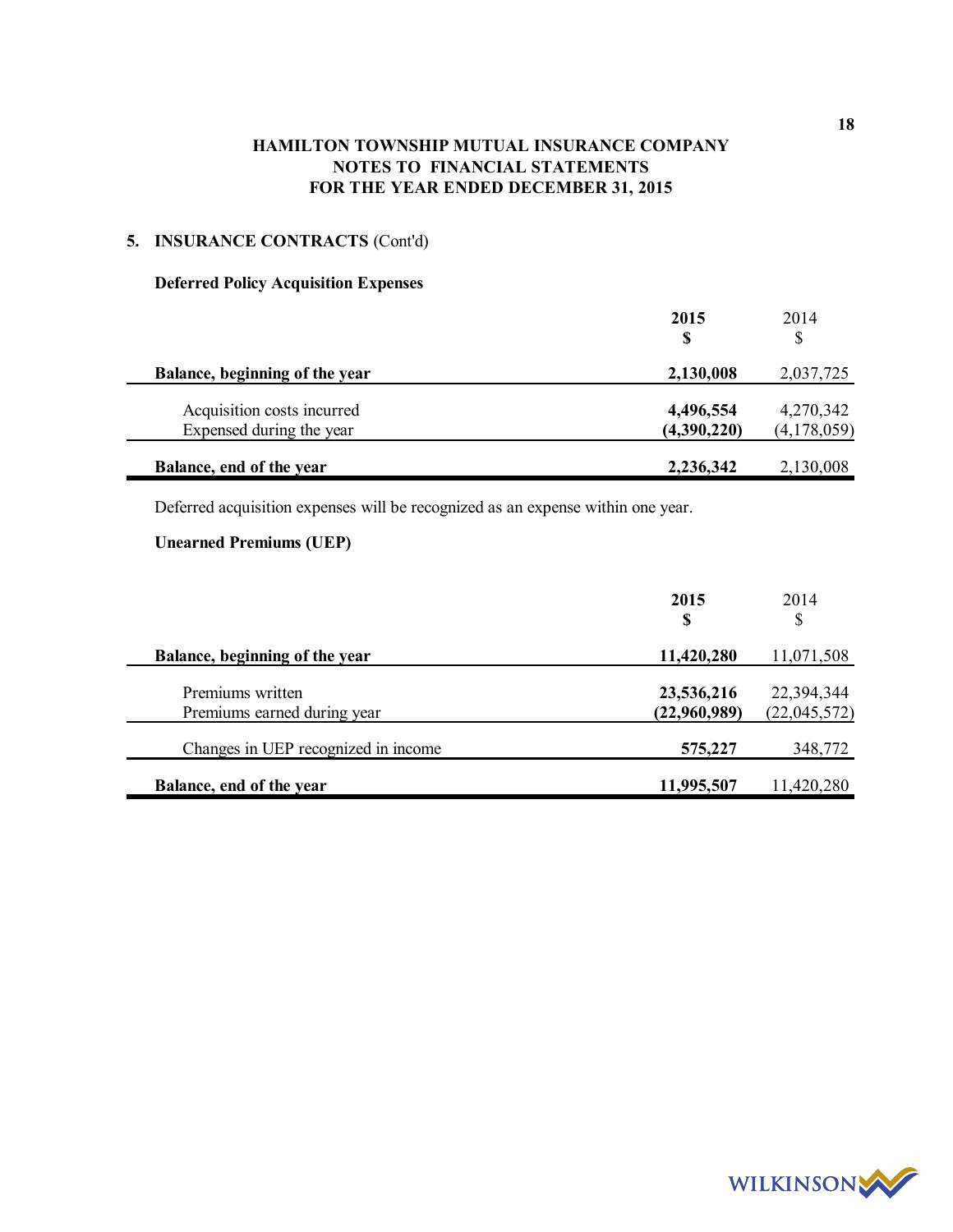### **5. INSURANCE CONTRACTS** (Cont'd)

The determination of the provision for unpaid claims and adjustment expenses and the related reinsurers' share requires the estimation of the following variables: development of claims and reinsurance recoveries. The estimates are based on the Company's historical experience and classified as follows:

|                               | 2015       |              | 2014       |            |  |
|-------------------------------|------------|--------------|------------|------------|--|
|                               | Gross      | <b>Ceded</b> | Gross      | Ceded      |  |
|                               | S          | S            | \$         | \$         |  |
| Short settlement term         | 3,640,673  | 819,679      | 3,968,884  | 960,300    |  |
| Long settlement term          | 13,814,216 | 7,570,111    | 19,135,082 | 13,277,020 |  |
| Facility association and      |            |              |            |            |  |
| other residual pools          | 390,793    |              | 443,458    |            |  |
| Provision for claims incurred |            |              |            |            |  |
| but not reported              | 6,875,075  | 3,918,271    | 8,723,095  | 5,635,680  |  |
|                               | 24,720,757 | 12,308,061   | 32,270,519 | 19,873,000 |  |

Short settlement term is defined as expected settlement within one year and long term settlement is defined as expected settlement of more than one year.

### **Comments and Assumptions for Specific Claims Categories**

The ultimate cost of long term settlement general liability claims are difficult to predict for several reasons. Claims may not be reported until many years after a policy expires. Changes in the legal environment have created further complications. Court decisions and federal and provincial legislation may dramatically increase the liability between the time a policy is written and associated claims are ultimately resolved. For example, liability for exposure to toxic substances and environmental impairment, which did not appear likely or even exist when the policies were written, has been imposed by legislators and judicial interpretation. Tort liability has been expanded by some jurisdictions to cover defective workmanship. Provisions for such difficult-to-estimate liabilities are established by examining the facts of tendered claims and adjusted in the aggregate for ultimate loss expectations based upon historical experience patterns and current socioeconomic trends.

The Company must participate in industry automobile residual pools of business and recognizes a share of this business based on its automobile market share. The Company records its share of the liabilities provided by the actuaries of the pools.

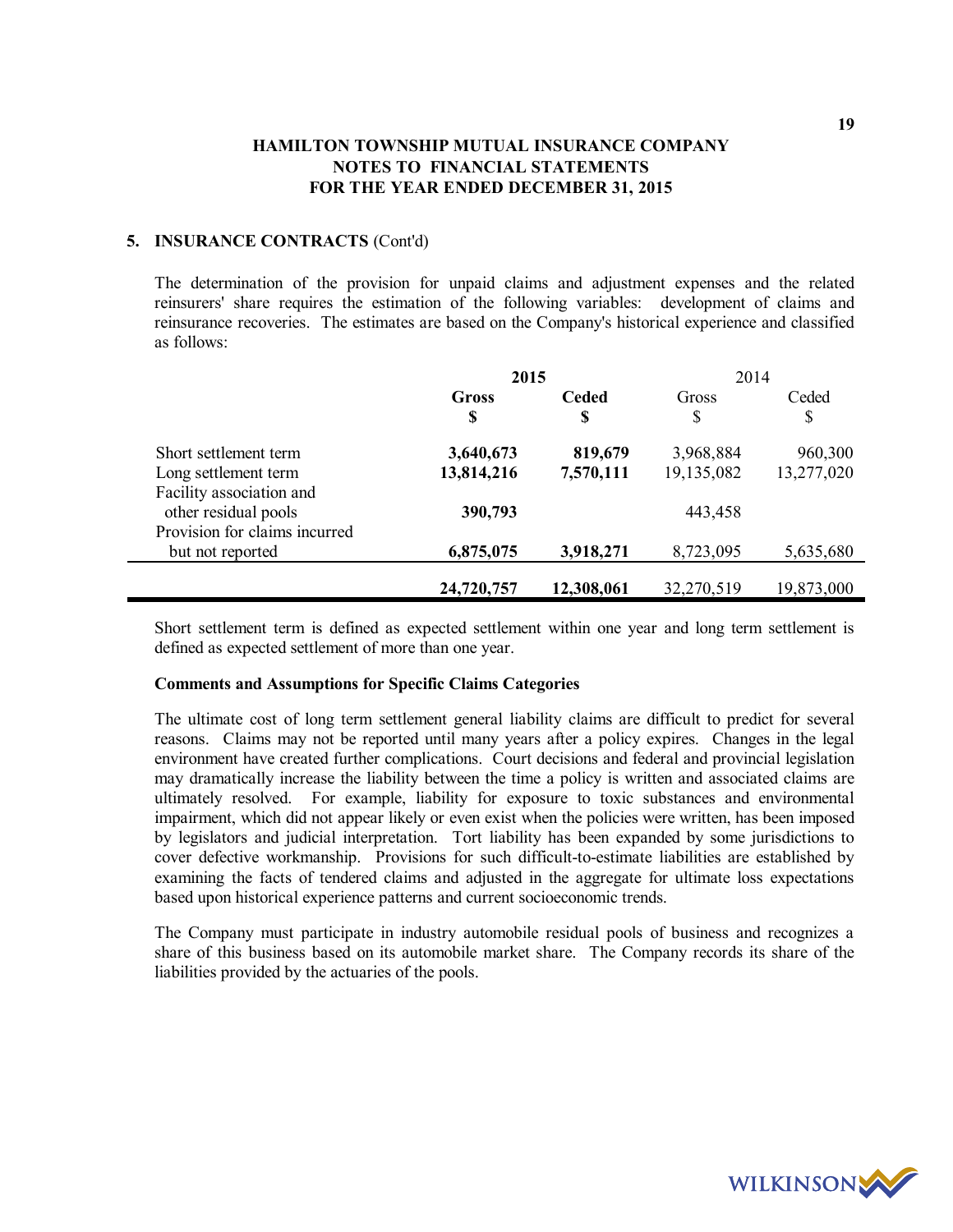### **5. INSURANCE CONTRACTS** (Cont'd)

#### **Claims and Adjustment Expenses**

Changes in claim liabilities recorded on the balance sheet for the years ended December 31, 2015 and 2014 and their impact on claims and adjustment expenses for the two years are as follow:

|                                                                                  | 2015<br>S                | 2014<br>\$            |
|----------------------------------------------------------------------------------|--------------------------|-----------------------|
|                                                                                  |                          |                       |
| Unpaid claim liabilities, beginning of year                                      | 32,270,519               | 32,301,655            |
| Increase in estimated losses and expenses for<br>losses occurring in prior years | 3,986,090                | 1,323,666             |
| Provision for losses and expenses on claims occurring                            |                          |                       |
| in the current year<br>IBNR change and facility change                           | 5,155,759<br>(1,795,356) | 10,207,577<br>122,937 |
| Payment on claims:                                                               |                          |                       |
| Current year                                                                     | (7,580,808)              | (5,477,257)           |
| Prior years                                                                      | (7,315,447)              | (6,208,059)           |
| Unpaid claims, end of year                                                       | 24,720,757               | 32,270,519            |
| Reinsurer's share and subrogation recoverable                                    | 12,308,061               | 19,873,000            |
| Unpaid claims, end of year - net                                                 | 12,412,696               | 12,397,519            |

The change in estimate of losses occurring in prior years is due to changes arising from new information received.

#### **Provision for Unpaid Claims and Adjustment Expenses**

The determination of the provision for unpaid claims and adjustment expenses and the related reinsurers' share requires the estimation of three major variables which are the development of claims, reinsurance recoveries and future investment income.

The Superintendent of the Financial Services Commission of Ontario has required that consideration of future investment income be disregarded except in the evaluation of automobile accident benefit claims.

#### **Claim Development**

The estimation of claim development involves assessing the future behaviour of claims, taking into consideration the consistency of the Company's claim handling procedures, the amount of information available, the characteristics of the line of business from which the claim arises and historical delays in reporting claims. In general, the longer the term required for the settlement of a group of claims the more variable the estimates. Short settlement term claims are those which are expected to be substantially paid within a year of being reported.

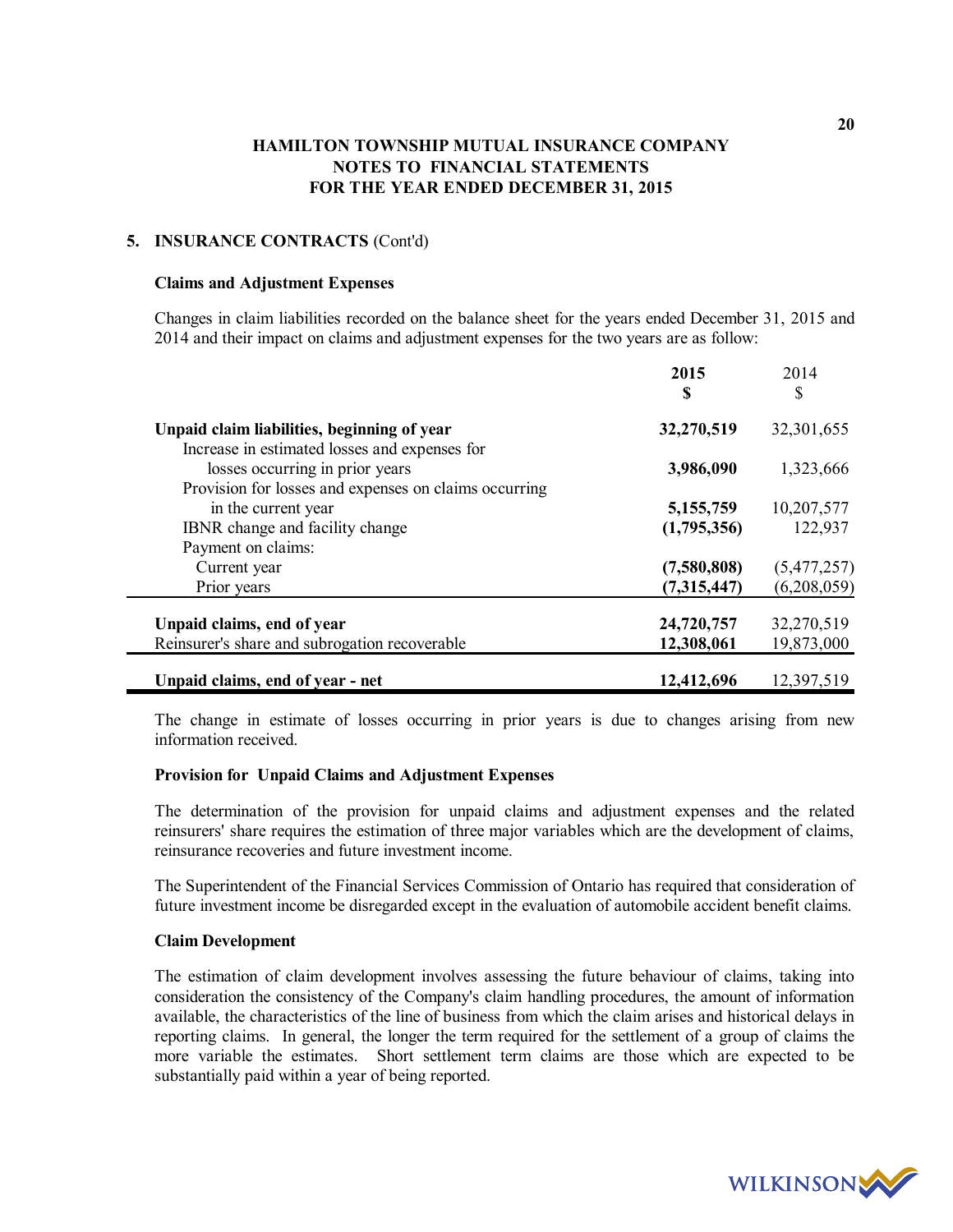### **5. INSURANCE CONTRACTS** (Cont'd)

#### **Claims Development** (Cont'd)

The tables that follow present the development of claims payments and the estimated ultimate cost of claims for the claim year 2007 to 2015. The upper half of the tables shows the cumulative amounts paid or estimated to be paid during successive years related to each claim year. The original estimates will be increased or decreased, as more information becomes known about the original claims and overall claim frequency and severity.

In 2015, only information from periods beginning on or after January 1, 2007 is required to be disclosed. This is being increased in each succeeding additional year, until ten years of information is included.

### **Gross Claims**

|                                                    | 2007<br>\$<br>(000's) | 2008<br>\$<br>(000's) | 2009<br>\$<br>(000's) | 2010<br>S<br>(000's) | 2011<br>\$<br>(000's) | 2012<br>\$<br>(000's) | 2013<br>\$<br>(000's) | 2014<br>\$<br>(000's) | 2015<br>\$<br>(000's) | Total<br>\$<br>(000's) |
|----------------------------------------------------|-----------------------|-----------------------|-----------------------|----------------------|-----------------------|-----------------------|-----------------------|-----------------------|-----------------------|------------------------|
| Net estimate of cumulative claims costs            |                       |                       |                       |                      |                       |                       |                       |                       |                       |                        |
| At the end year of claim                           | 11,816                | 16,663                | 13,016                | 10,936               | 15,647                | 10,476                | 20,667                | 12,771                | 15,085                |                        |
| One year later                                     | 12,842                | 15,626                | 12,371                | 10,444               | 15,477                | 9,615                 | 18,809                | 11,154                |                       |                        |
| Two years later                                    | 9,978                 | 15,021                | 12,677                | 11,587               | 15,708                | 9,368                 | 17,435                |                       |                       |                        |
| Three years later                                  | 8,118                 | 14,740                | 13,178                | 12,851               | 16,197                | 8,548                 |                       |                       |                       |                        |
| Four years later                                   | 8,101                 | 15,134                | 12,818                | 12,702               | 15,643                |                       |                       |                       |                       |                        |
| Five years later                                   | 8,384                 | 14,730                | 13,870                | 10,805               |                       |                       |                       |                       |                       |                        |
| Six years later                                    | 8,623                 | 14,466                | 13,254                |                      |                       |                       |                       |                       |                       |                        |
| Seven years later                                  | 8,548                 | 14,139                |                       |                      |                       |                       |                       |                       |                       |                        |
| Eight years Later                                  | 8,489                 |                       |                       |                      |                       |                       |                       |                       |                       |                        |
| Current estimate of<br>cumulative claims cost      | 8,489                 | 14,139                | 13,254                | 10,805               | 15,643                | 8,548                 | 17,435                | 11,154                | 15,085                | 114,552                |
| Cumulative payments                                | 8,438                 | 12,510                | 12,594                | 10,307               | 13,310                | 6,922                 | 11,257                | 8,170                 | 7,653                 | 91,161                 |
| Outstanding claims                                 | 51                    | 1,629                 | 660                   | 498                  | 2,333                 | 1,626                 | 6,178                 | 2,984                 | 7,432                 | 23,391                 |
| Outstanding claims<br>2006 and prior               |                       |                       |                       |                      |                       |                       |                       |                       |                       | 1,330                  |
| <b>Provision for unpaid</b><br>claims and expenses |                       |                       |                       |                      |                       |                       |                       |                       |                       | 24,721                 |



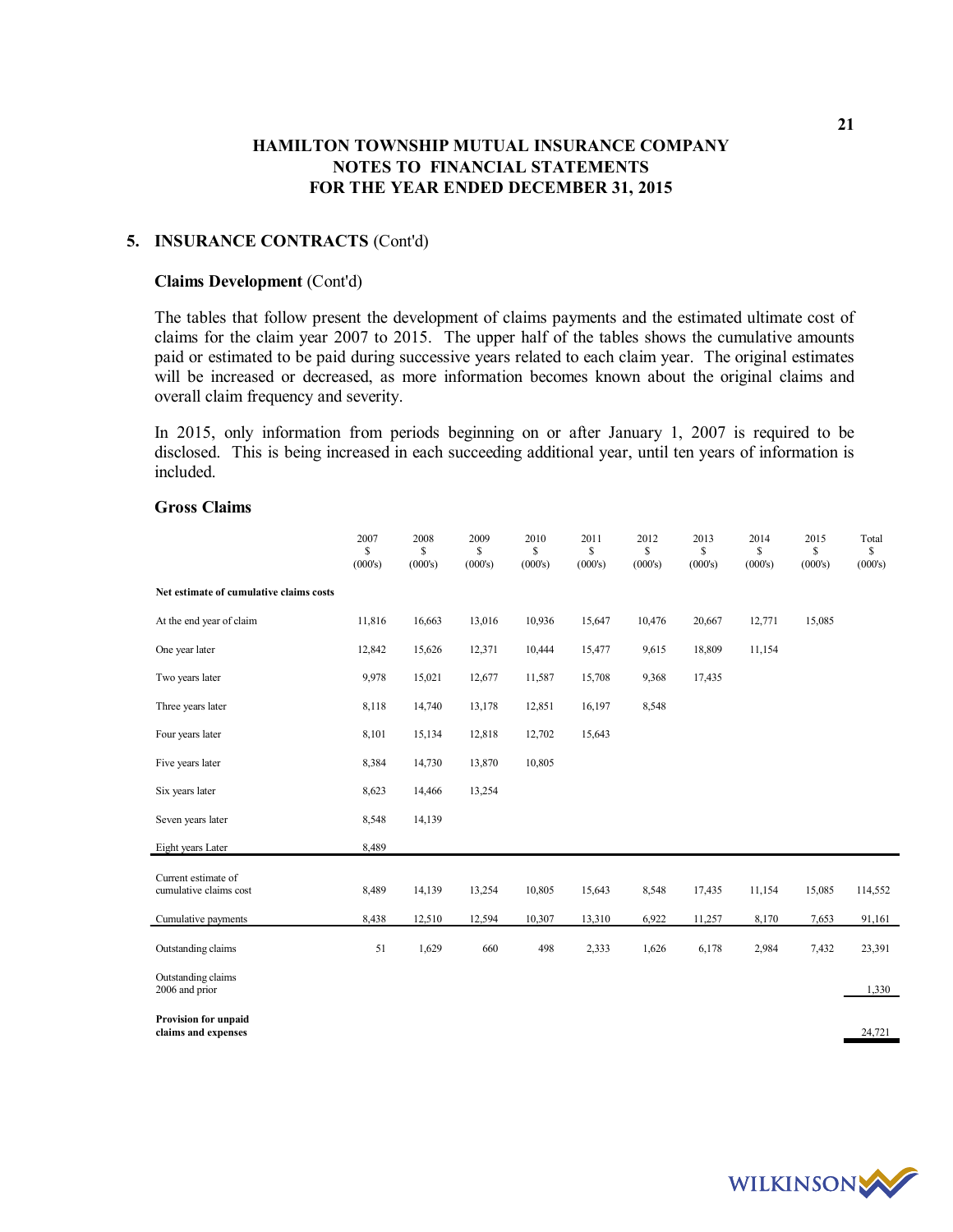## **5. INSURANCE CONTRACTS** (Cont'd)

### **Claims Development** (Cont'd)

#### **Net Claims**

|                                                    | 2007<br>\$<br>(000's) | 2008<br>\$<br>(000's) | 2009<br>\$<br>(000's) | 2010<br>S<br>(000's) | 2011<br>$\mathbf S$<br>(000's) | 2012<br>\$<br>(000's) | 2013<br>\$<br>(000's) | 2014<br>\$<br>(000's) | 2015<br>\$<br>(000's) | Total<br>\$<br>(000's) |
|----------------------------------------------------|-----------------------|-----------------------|-----------------------|----------------------|--------------------------------|-----------------------|-----------------------|-----------------------|-----------------------|------------------------|
| Net estimate of cumulative claims costs            |                       |                       |                       |                      |                                |                       |                       |                       |                       |                        |
| At the end year of claim                           | 7,602                 | 9,870                 | 9,979                 | 7,389                | 11,014                         | 7,865                 | 12,908                | 10,035                | 12,406                |                        |
| One year later                                     | 5,972                 | 8,796                 | 10,337                | 7,877                | 10,755                         | 7,221                 | 11,828                | 9,405                 |                       |                        |
| Two years later                                    | 5,513                 | 8,016                 | 8,158                 | 8,434                | 10,227                         | 7,524                 | 11,437                |                       |                       |                        |
| Three years later                                  | 5,121                 | 8,051                 | 8,748                 | 8,156                | 10,134                         | 7,157                 |                       |                       |                       |                        |
| Four years later                                   | 5,061                 | 11,928                | 8,391                 | 8,068                | 10,043                         |                       |                       |                       |                       |                        |
| Five years later                                   | 6,141                 | 11,644                | 8,547                 | 8,068                |                                |                       |                       |                       |                       |                        |
| Six years later                                    | 5,905                 | 11,380                | 8,503                 |                      |                                |                       |                       |                       |                       |                        |
| Seven years later                                  | 5,982                 | 11,297                |                       |                      |                                |                       |                       |                       |                       |                        |
| Eight years later                                  | 5,922                 |                       |                       |                      |                                |                       |                       |                       |                       |                        |
| Current estimate of<br>cumulative claims cost      | 5,922                 | 11,297                | 8,503                 | 8,068                | 10,043                         | 7,157                 | 11,437                | 9,405                 | 12,406                | 84,238                 |
| Cumulative payments                                | 5,871                 | 11,220                | 8,062                 | 7,935                | 9,330                          | 5,902                 | 9,385                 | 7,501                 | 6,936                 | 72,142                 |
| Outstanding claims                                 | 51                    | 77                    | 441                   | 133                  | 713                            | 1,255                 | 2,052                 | 1,904                 | 5,470                 | 12,096                 |
| Outstanding claims<br>2006 and prior               |                       |                       |                       |                      |                                |                       |                       |                       |                       | 317                    |
| Total net outstanding<br>claims net of reinsurance |                       |                       |                       |                      |                                |                       |                       |                       |                       | 12,413                 |

**22**

WILKINSON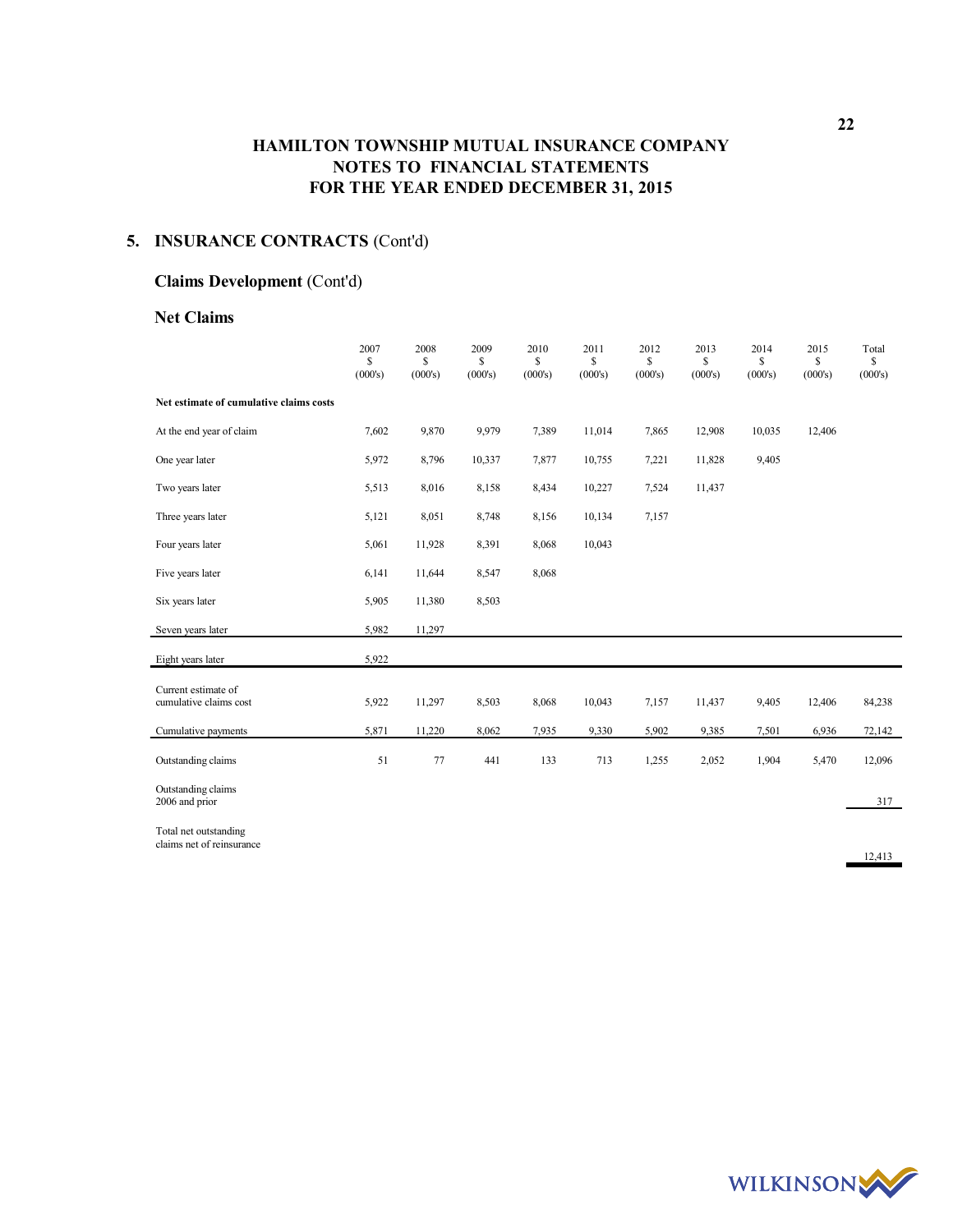|                                                          |                      |                    | <b>Property, Plant and Equipment</b> |                                                        |                        | <b>Intangibles</b>        |
|----------------------------------------------------------|----------------------|--------------------|--------------------------------------|--------------------------------------------------------|------------------------|---------------------------|
| Cost                                                     | Land<br>S            | <b>Building</b>    | Computer<br>Equipment                | Office<br><b>Furniture and</b><br><b>Fixtures</b><br>S | Total<br>S             | Computer<br>Software<br>S |
| Balance on December 31, 2014<br>Additions                | 528,000<br>1,039,600 | 522,000<br>214,594 | 852,097<br>1,196                     | 383,624                                                | 2,285,721<br>1,255,390 | 418,014<br>36,097         |
| Balance on December 31, 2015                             | 1,567,600            | 736,594            | 853,293                              | 383,624                                                | 3,541,111              | 454,111                   |
| <b>Accumulated Depreciation</b>                          |                      |                    |                                      |                                                        |                        |                           |
| Balance on December 31, 2014<br>Depreciation expense     |                      | 130,500<br>26,100  | 707,671<br>80,671                    | 365,744<br>6,786                                       | 1,203,915<br>113,557   | 418,014<br>36,097         |
| Balance on December 31, 2015                             | NIL                  | 156,600            | 788,342                              | 372,530                                                | 1,317,472              | 454,111                   |
| Net book value<br>December 31, 2014<br>December 31, 2015 | 528,000<br>1,567,600 | 391,500<br>579,994 | 144,426<br>64,951                    | 17,880<br>11,094                                       | 1,081,806<br>2,223,639 | NIL<br><b>NIL</b>         |

## **6. PROPERTY, PLANT AND EQUIPMENT AND INTANGIBLES**

During the year, the company purchased land in the amount of \$1,039,600 for the building of a new facility. The building costs associated with land purchase totalled \$214,594. As the building is in the initial phase, no depreciation has been recorded on these asset purchases. The company also purchased \$37,293 of computer hardware and software. The total additions in 2015 were \$1,291,487.

#### **7. INCOME TAX INFORMATION**

The significant components of tax expense included in net income are composed of:

|                                                   | 2015    | 2014     |
|---------------------------------------------------|---------|----------|
| <b>Current Tax Expense</b>                        | S       | \$       |
| Based on current year taxable income              | 145,000 | 780,000  |
| <b>Deferred Tax Expense</b>                       |         |          |
| Origination and reversal of temporary differences |         | (10,000) |
| Total income tax expense                          | 145,000 | 770,000  |

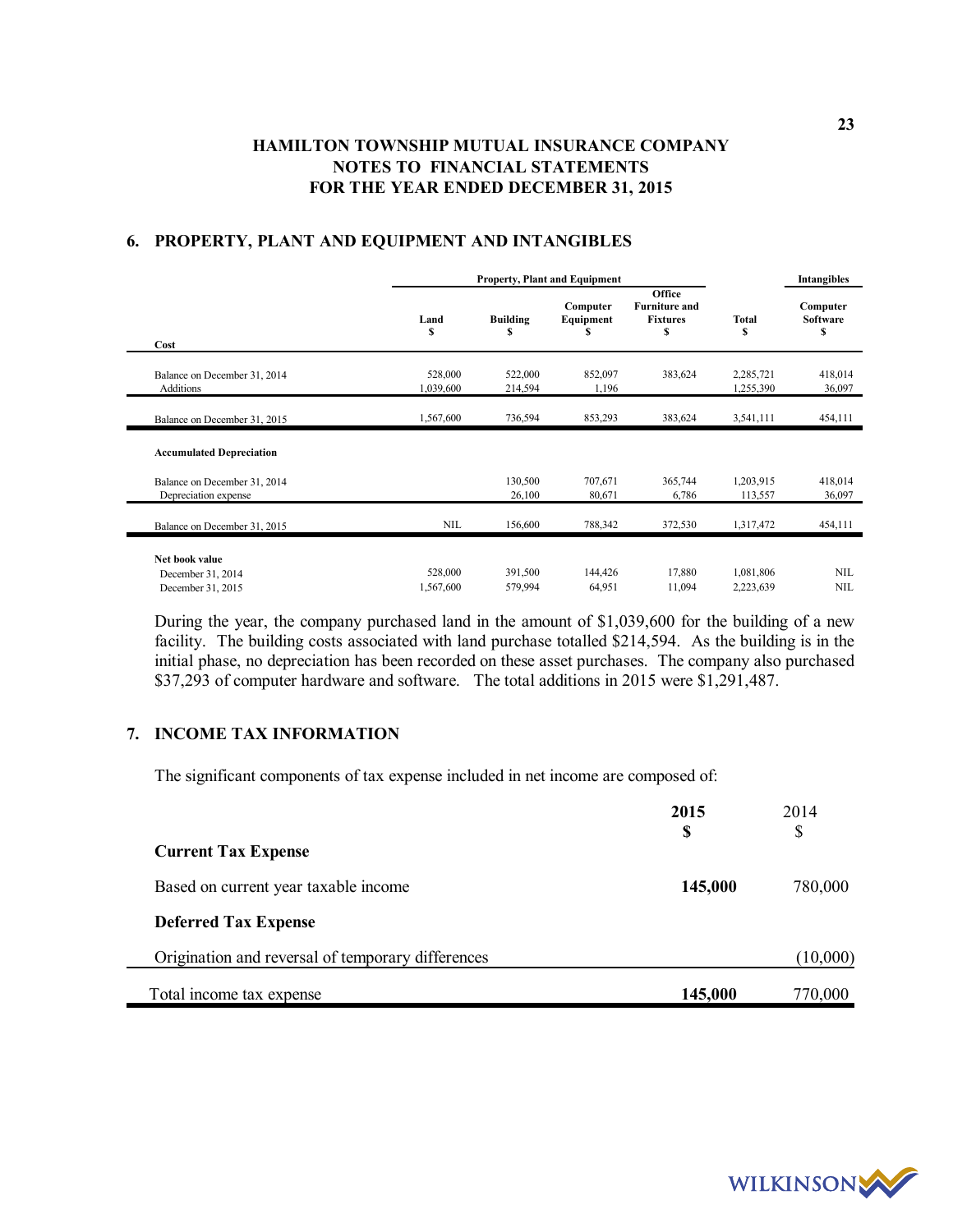### **7. INCOME TAX INFORMATION** (Cont'd)

Reasons for the difference between tax expense for the year and the expected income taxes based on the effective statutory tax rate are as follows:

|                                                          | 2015<br>S | 2014<br>\$ |
|----------------------------------------------------------|-----------|------------|
| Net income for the year                                  | 1,022,618 | 3,494,354  |
| Effective statutory rate                                 | 26.50 %   | 26.50 %    |
| Expected taxes based on the effective statutory rate     | 270,994   | 926,004    |
| Income from insuring farm related risks                  | (22, 139) | (96, 031)  |
| Tax treatment of non-taxable dividends                   | (73, 422) | (66, 623)  |
| Non-taxable portion of unearned premiums, deferred       |           |            |
| acquisition costs and net provision for unpaid claims    | (861)     | 1,365      |
| Capital cost allowance below (in excess) of depreciation | 159       | 7,527      |
| Deduction for accrued amounts paid                       | 606       | 1,592      |
| Other non-deductible expenses                            | 3,813     | 3,813      |
| Over provision in prior years                            | (35,000)  |            |
| Other                                                    | 850       | 2,353      |
| Total income tax expense                                 | 145,000   | 780,000    |

Adjustments to the opening carrying value of temporary differences based on changes to the federal and provincial tax rates result in changes to deferred income tax payable and is reflected in deferred income taxes.

The movement in 2015 deferred tax assets and liabilities are:

|                                 | Opening        |               | <b>Closing</b> |
|---------------------------------|----------------|---------------|----------------|
|                                 | <b>Balance</b> | Recognize     | <b>Balance</b> |
|                                 | at             | in            | at             |
|                                 | January 1,     | <b>Net</b>    | December 31,   |
|                                 | 2015           | <b>Income</b> | 2015           |
|                                 | \$             | \$            | \$             |
| <b>Deferred Tax Assets</b>      |                |               |                |
| Unearned premiums               |                |               |                |
| Claims liabilities              | 145,000        | (2,000)       | 143,000        |
| Other                           | 16,000         |               | 16,000         |
| Deferred tax asset              | 161,000        | (2,000)       | 159,000        |
|                                 |                |               |                |
| <b>Deferred Tax Liabilities</b> |                |               |                |
| Property, plant and equipment   | (161,000)      | 2,000         | (159,000)      |
| 2015 net deferred tax           |                |               |                |
| liability movement              | NIL            | NIL           | <b>NIL</b>     |

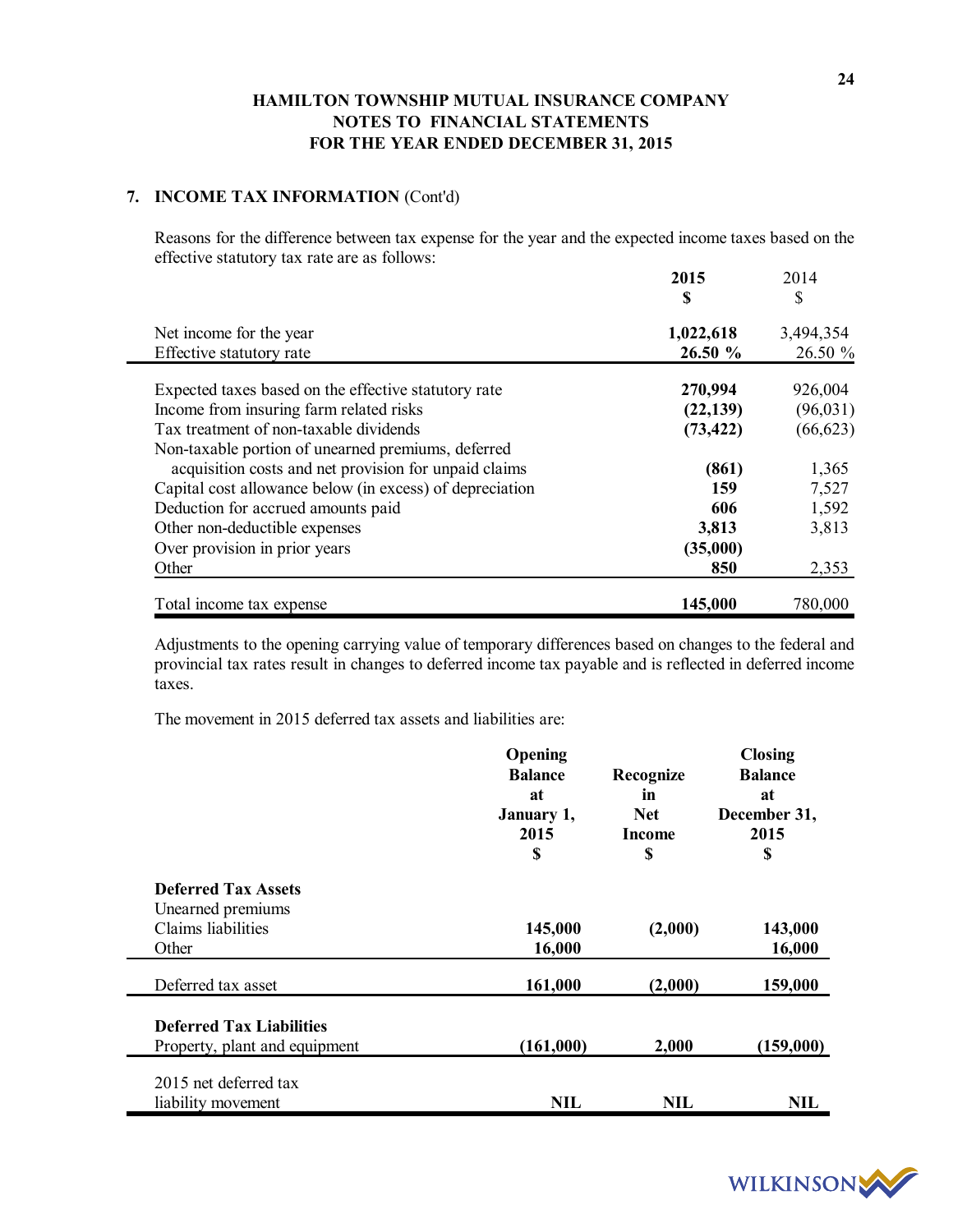## **7. INCOME TAX INFORMATION** (Cont'd)

The movement in 2014 deferred tax assets and liabilities are:

|                                                                                                                                                     | Opening<br><b>Balance</b><br>at<br>January 1,<br>2014<br>\$ | Recognize<br>in<br>Net<br>Income<br>\$ | Closing<br><b>Balance</b><br>at<br>December 31,<br>2014<br>\$ |
|-----------------------------------------------------------------------------------------------------------------------------------------------------|-------------------------------------------------------------|----------------------------------------|---------------------------------------------------------------|
| <b>Deferred Tax Assets</b><br>Unearned premiums<br><b>Claims</b> liabilities<br>Other                                                               | 143,000<br>14,000                                           | 2,000<br>2,000                         | 145,000<br>16,000                                             |
| Deferred tax asset                                                                                                                                  | 157,000                                                     | 4,000                                  | 161,000                                                       |
| <b>Deferred Tax Liabilities</b><br>Property, plant and equipment<br>Intangible assets<br>Investment property<br>Other                               | (167,000)                                                   | 6,000                                  | (161,000)                                                     |
| Deferred tax liability                                                                                                                              | (167,000)                                                   | 6,000                                  | (161,000)                                                     |
| 2014 net deferred tax asset<br>(liability) movement                                                                                                 | (10,000)                                                    | 10,000                                 | NIL                                                           |
|                                                                                                                                                     |                                                             | 2015<br>\$                             | 2014<br>\$                                                    |
| <b>Deferred Tax Assets</b><br>Deferred tax assets to be recovered within 12 months<br>Deferred tax assets to be recovered after more than 12 months |                                                             | 16,000<br>143,000                      | 16,000<br>145,000                                             |
|                                                                                                                                                     |                                                             | 159,000                                | 161,000                                                       |
| <b>Deferred Tax Liability</b><br>Deferred tax liabilities to be settled after more than 12 months                                                   |                                                             | (159,000)                              | (161,000)                                                     |
| Net deferred tax liability                                                                                                                          |                                                             | <b>NIL</b>                             | <b>NIL</b>                                                    |

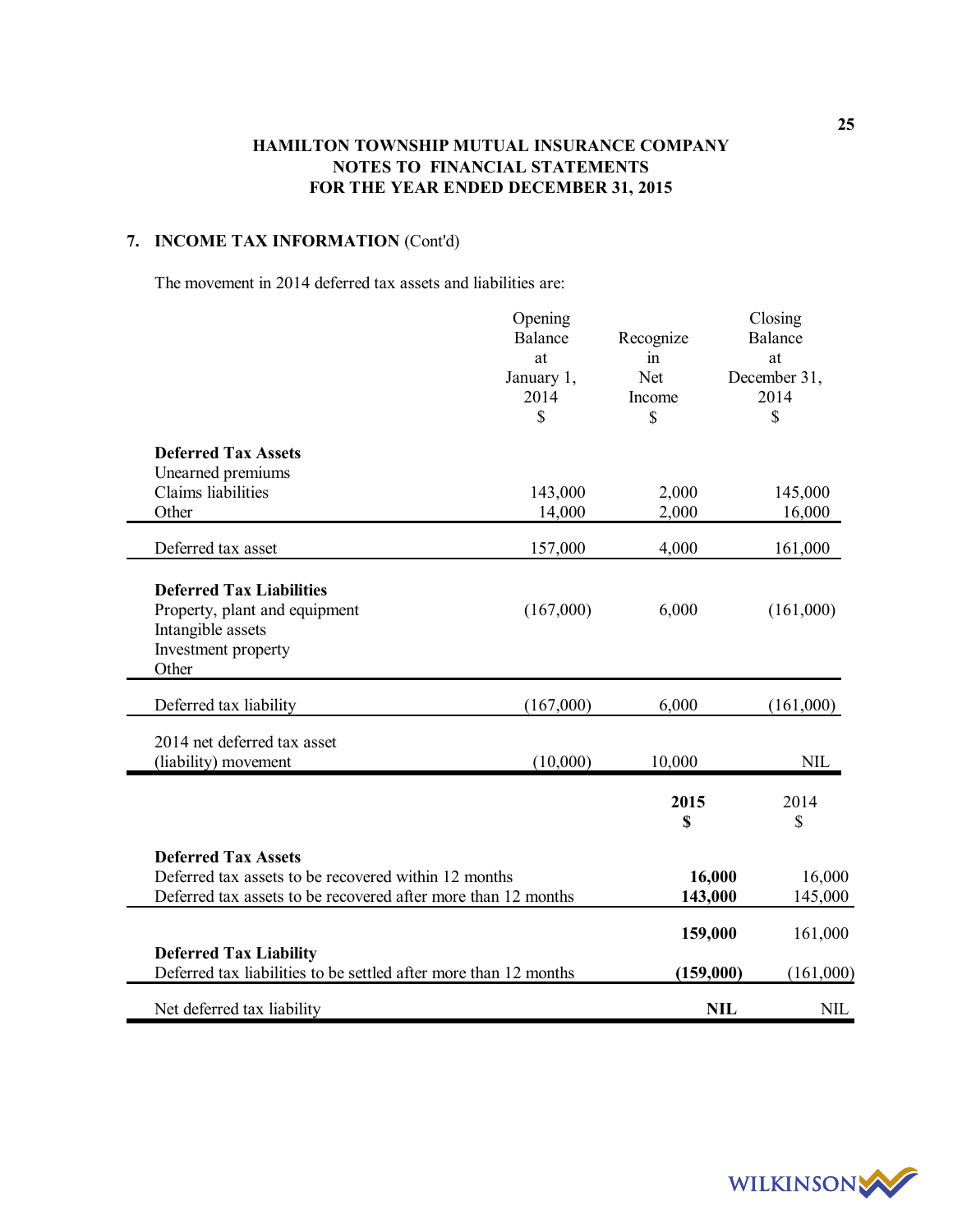## **8. NET CHANGE IN NON-CASH WORKING CAPITAL BALANCES RELATED TO OPERATIONS**

Cash provided from (used in) non-cash working capital is compiled as follows:

|                                                         | 2015        | 2014      |
|---------------------------------------------------------|-------------|-----------|
|                                                         | \$          | \$        |
| (INCREASE) DECREASE IN CURRENT ASSETS                   |             |           |
| Accrued investment income                               | 8,913       | 1,229     |
| Accounts receivable - agents, brokers and policyholders | (161,982)   | 203,039   |
| Accounts receivable - reinsurers                        | (33, 465)   | 1,072,596 |
| Accounts receivable - other                             | (28,589)    | 10,971    |
| Income taxes recoverable                                | (470, 703)  | 177,356   |
| Reinsurers' share of provision for unpaid claims and    |             |           |
| adjustment expenses                                     | 7,564,939   | 54,000    |
| Deferred policy acquisition expenses                    | (106, 334)  | (92, 283) |
| Prepaid expenses                                        | (106, 545)  | (47,083)  |
|                                                         | 6,666,234   | 1,379,825 |
| <b>INCREASE (DECREASE) IN CURRENT LIABILITIES</b>       |             |           |
| Accounts payable and accrued liabilities                | 96,428      | 115,148   |
| Profit sharing commissions payable                      | 18,115      | (2,065)   |
| Income taxes payable                                    | (661, 821)  | 661,821   |
| Provision for unpaid claims and adjustment expenses     | (7,549,762) | (31, 136) |
| Unearned premiums                                       | 575,227     | 348,772   |
|                                                         | (7,521,813) | 1,092,540 |
| <b>NET CHANGE IN NON-CASH WORKING CAPITAL</b>           |             |           |
| <b>BALANCES RELATED TO OPERATIONS</b>                   | (855, 579)  | 2,472,365 |



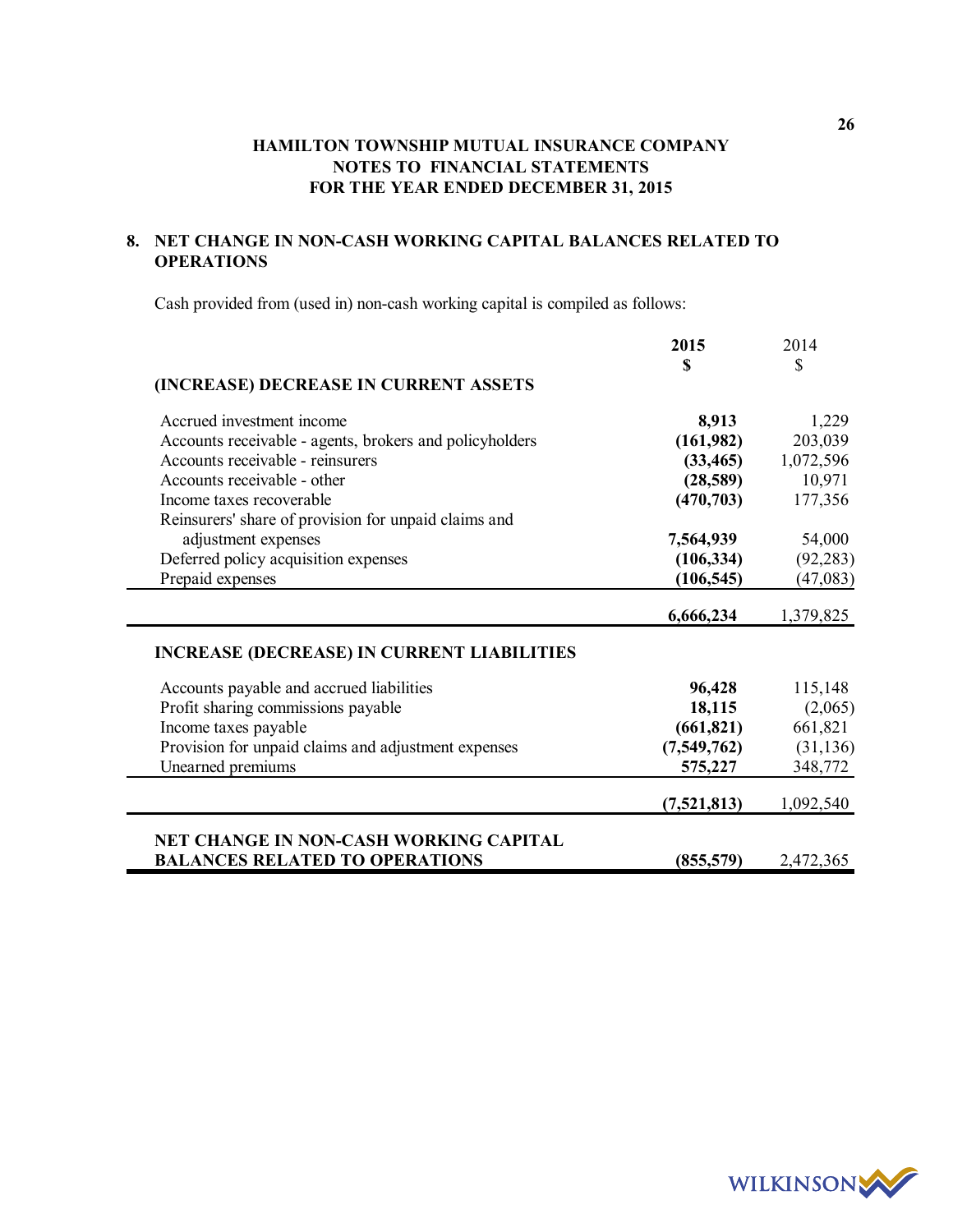### **9. INSURANCE RISK MANAGEMENT**

The principal risk the Company faces under insurance contracts is that the actual claims and benefit payments or the timing thereof, differ from expectations. This is influenced by the frequency of claims, severity of claims, actual benefits paid and subsequent development of long-term claims. Therefore, the objective of the Company is to ensure that sufficient reserves are available to cover these liabilities.

The above risk exposure is mitigated by diversification across a large portfolio of insurance. The variability of risks is also improved by careful selection and implementation of underwriting strategy guidelines, as well as the use of reinsurance arrangements.

The Company purchases reinsurance as part of its risk mitigation program. Retention limits for the excess-of-loss reinsurances vary by product line.

Amounts recoverable from reinsurers are estimated in a manner consistent with the outstanding claims provision and are in accordance with the reinsurance contracts. Although the Company has reinsurance arrangements, it is not relieved of its direct obligations to its policyholders and thus a credit exposure exists with respect to ceded insurance, to the extent that any reinsurer is unable to meet its obligations assumed under such reinsurance agreements.

The Company writes insurance primarily over a twelve-month duration. The most significant risks arise through high severity, low frequency events such as natural disasters or catastrophes. A concentration of risk may arise from insurance contracts issued in a specific geographic location since all insurance contracts are written in Ontario.

The Company manages this risk via its underwriting and reinsurance strategy within an overall risk management framework. Exposures are limited by having documented underwriting limits and criteria. Pricing of property and liability policies are based on assumptions in regard to trends and past experience, in an attempt to correctly match policy revenue with exposed risk. Automobile premiums are subject to approval by the Financial Services Commission of Ontario, and therefore, may result in a delay in adjusting the pricing to exposed risk; in this case, the Company has policies regarding renewal and new business accepted. Reinsurance is purchased to mitigate the effect of the potential loss to the Company. Reinsurance is placed with Farm Mutual Reinsurance Plan Inc. (FMRP), a Canadian registered reinsurer.

The Company follows a policy of underwriting with reinsuring contracts of insurance. During the year, the Company's liability was limited to a maximum amount of any one claim of \$375,000 in the event of a property claim, \$275,000 in the event of a liability claim and \$300,000 in the event of an auto claim. For claims incurred over their respective limits, there is a 10% retention to a specified maximum for claims in 2012 and prior years and 100% is recovered for all claims in 2013 over the respective limit. In addition, the Company has obtained property reinsurance having an upper amount of \$6,000,000 per risk and liability and automobile reinsurance protection of \$2,000,000 per policy. The Company has purchased catastrophe coverage which limits the Company's liability to \$1,125,000 in the event of a series of claims arising out of a single occurrence. The Company also has obtained stop loss reinsurance which limits the liability of all claims in a specific year to 70% of gross net earned premiums for all property, liability and automobile lines of business.

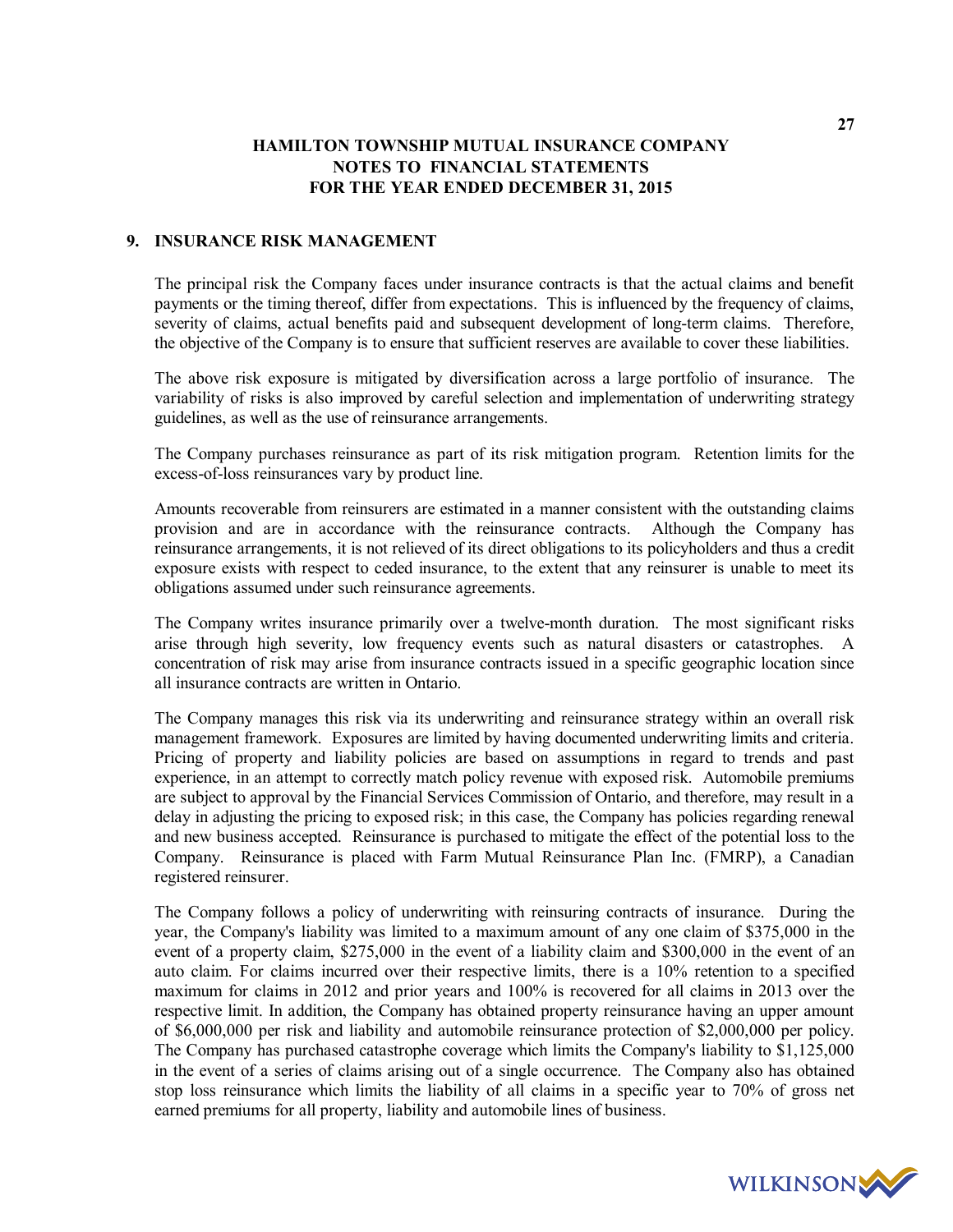### **9. INSURANCE RISK MANAGEMENT** (Cont'd)

The Company is exposed to a pricing risk to the extent that unearned premiums are insufficient to meet the related future policy costs. Evaluation is performed regularly to estimate future claims costs, related expenses and expected profit in relation to unearned premiums. There was no premium deficiency at December 31, 2015 and 2014.

The risks associated with insurance contracts are complex and subject to a number of variables which complicate quantitative sensitivity analysis. The Company uses various techniques based on past claims development experience to quantify these sensitivities. This includes indicators such as average claim cost, amount of claims occurrences, expected loss ratios and claims development as described in Note 5.

Results of sensitivity testing based on expected loss ratios are as follows, shown gross and net of reinsurance as impact on pre-tax income:

|                                          | <b>Property Claims</b> |                    | <b>Auto Claims</b> |                    | <b>Liability Claims</b> |                   |
|------------------------------------------|------------------------|--------------------|--------------------|--------------------|-------------------------|-------------------|
|                                          | 2015                   | 2014               | 2015<br>S          | 2014               | 2015                    | 2014              |
| 5% change in loss ratios                 |                        |                    |                    |                    |                         |                   |
| Gross claims change<br>Net claims change | 745,000<br>592,000     | 702,000<br>559,000 | 292,000<br>186,000 | 283,000<br>180,000 | 133,000<br>77,000       | 129,000<br>65,000 |

There have been no significant changes from the previous year in the exposure to risk or policies, procedures and methods used to measure the risk.

### **10. INVESTMENT AND OTHER INCOME**

|                                                     | 2015       | 2014      |
|-----------------------------------------------------|------------|-----------|
|                                                     | S          | \$        |
| Interest income                                     | 766,299    | 843,381   |
| Dividend income                                     | 277,064    | 223,373   |
| Unrealized gains (losses) on fair value measurement | (103, 072) | 887,136   |
| Realized gains on disposal of investments           | 22,234     | 401,549   |
|                                                     |            |           |
|                                                     | 962,525    | 2,355,439 |

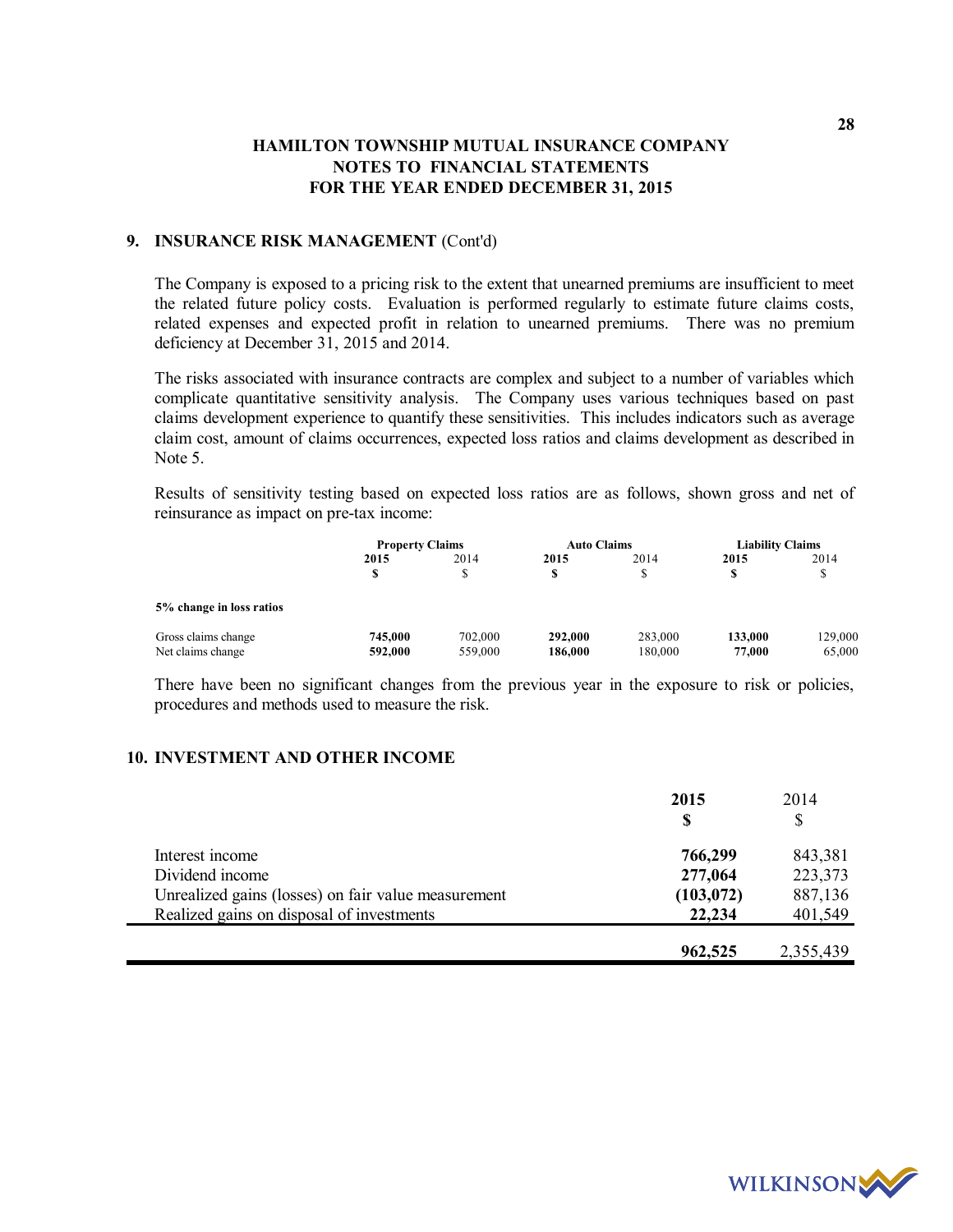### **11. RELATED PARTY TRANSACTIONS**

The Company entered into the following transactions with key management personnel, which are defined by IAS 24, Related Party Disclosures, as those persons having authority and responsibility for planning, directing and controlling the activities of the Company including directors and management:

|                                                    | 2015<br>\$ | 2014<br>\$ |
|----------------------------------------------------|------------|------------|
| Compensation                                       |            |            |
| Salary, wages, short-term employee benefits        |            |            |
| and director's fees                                | 862,020    | 833,302    |
| Commission discounts                               | 2,942      | 3,509      |
|                                                    |            |            |
|                                                    | 864,962    | 836,811    |
|                                                    |            |            |
| Premiums                                           | 115,938    | 121,203    |
|                                                    |            |            |
| Claims incurred                                    | 16,507     | 12,222     |
|                                                    |            |            |
| Provision for unpaid claims and adjusting expenses | 25,484     | 17,984     |

Amounts owing from key management personnel and directors (excluding compensation due and accrued) at December 31, 2015 amounts to \$8,547 (2014 - \$6,524). The amounts owing are subject to regular payment terms for policyholders and are included in the accounts receivable - agents and policyholders on the balance sheet. No amounts are overdue.

### **12. FINANCIAL RISKS AND CONCENTRATION OF RISK**

#### **Credit Risk**

Credit risk is the risk of financial loss to the Company if a debtor fails to make payments of interest and principal when due. The Company is exposed to this risk relating to its fixed income securities in its investment portfolio and the reliance on reinsurers to make payment when certain loss conditions are met.



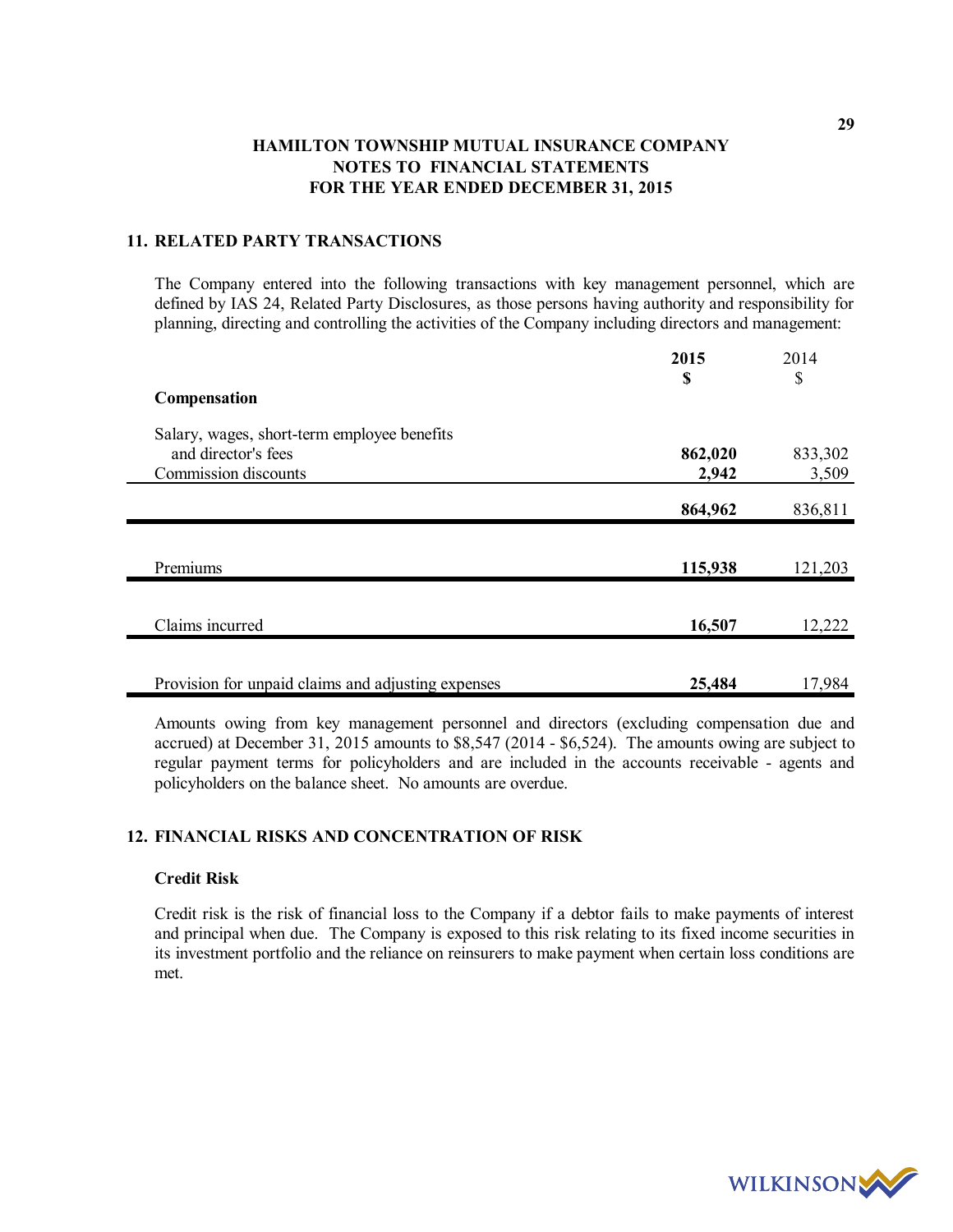### **12. FINANCIAL RISKS AND CONCENTRATION OF RISK** (Cont'd)

### **Credit Risk** (Cont'd)

The Company's investment policy puts limits on the bond portfolio including portfolio composition limits, issuer type limits, bond quality limits, aggregate issuer limits, corporate sector limits and general guidelines for geographic exposure. The debt security portfolio remains very high quality with virtually all the securities rated A or better; all debt securities must have a A rating or better at the time of purchase per the Company's investment policy. All fixed income portfolios are measured for performance on a quarterly basis and monitored by management on a monthly basis.

Reinsurance is placed with Farm Mutual Reinsurance Program ("FMRP"), a Canadian registered reinsurer. Management monitors the creditworthiness of FMRP by reviewing their annual financial statements and through ongoing communications. Reinsurance treaties are reviewed annually by management prior to renewal of the reinsurance contract.

Accounts receivable are short term in nature and are not subject to material credit risk. The maximum exposure to credit risk and concentration of this risk is limited to the carrying value of these **instruments** 

There have been no significant changes from the previous period in the exposure to risk or policies, procedures and methods used to measure the risk.

### **Market Risk**

Market risk is the risk that the fair value or future cash flows of a financial instrument will fluctuate as a result of market factors. Market factors include three types of risk: currency risk, interest rate risk and equity risk.

The Company's investments policy operates within the guidelines of the Insurance Act (Ontario). An investment policy is in place and its application is monitored by the Investment and Finance Committee and the Board of Directors. Diversification techniques are utilized to minimize risk. The Policy limits the investment in any one corporate issuer to a maximum of 10% of the Company's total debt securities portfolio.

#### **Currency Risk**

Currency risk relates to the Company operating in different currencies and converting non-Canadian earnings at different points in time at different foreign exchange levels when adverse changes in foreign currency exchange rates occur.

The Company does hold approximately \$2.6 million of US Equity investments. As such, the company is exposed to currency risk on the value of these investments.

There have been no significant changes from the previous period in the exposure to risk or policies procedures and methods used to measure the risk.

**30**

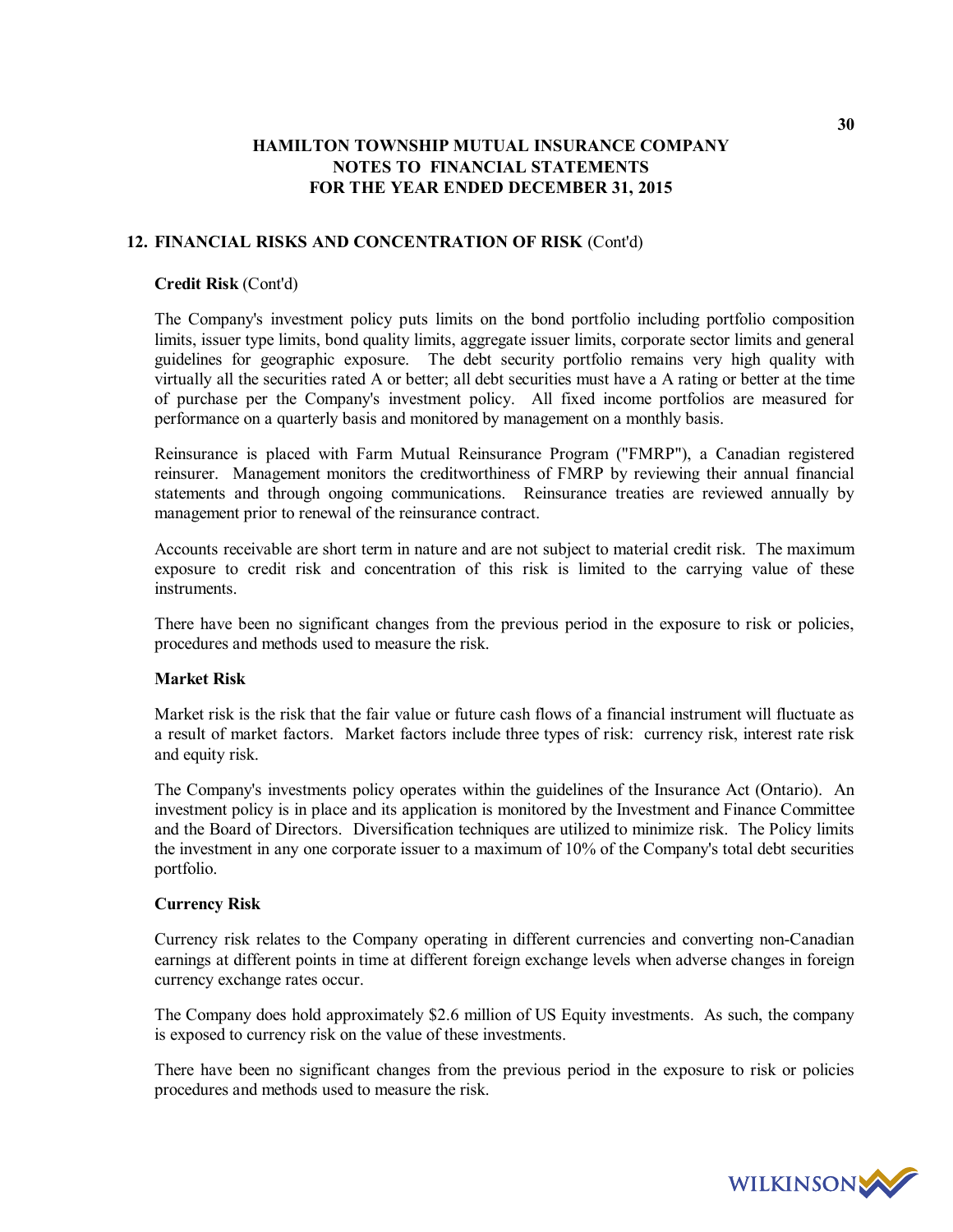### **12. FINANCIAL RISKS AND CONCENTRATION OF RISK** (Cont'd)

#### **Interest Rate Risk**

Interest rate risk is the potential for financial loss caused by fluctuations in fair value or future cash flows of financial instruments because of changes in market interest rates.

The Company is exposed to risk through its interest-bearing investments (term deposits and debt securities).

Historical data and current information is used to profile the ultimate claims settlement pattern by class of insurance, which is then used in a broad sense to develop an investment policy and strategy. However, because a significant portion of the Company's assets relate to its capital rather than liabilities, the value of its interest rate based assets exceeds its interest based liabilities. As a result, generally, the Company's investment income will move with interest rates over the medium to long-term with short-term interest rate fluctuations creating unrealized gains or losses in comprehensive income. There are no occurrences where interest would be charged on liabilities, therefore, little protection is needed to ensure the fair market value of assets will be offset by a similar change in liabilities due to an interest rate change.

The objective and policies and procedures for managing interest rate risk is to diversify the bond portfolio in such a way that the bonds are a portfolio laddered over several years and an approximately equal portion of the bond portfolio would come due each year and be reinvested. This protects the Company from fluctuations in the interest rates.

As prevailing interest rates increase or decrease, the market value of these interest-bearing investments change. If interest rates were to change by 1%, with all other variables being held constant, then the effect on the market value of these investments would be approximately \$1,282,000 The Company has structured its portfolio in a manner as to have the ability to allow fixed-income securities to be held to maturity to reduce any potential interest rate risk. For bonds that the Company did not sell during the year, the change during the year and changes prior to the year would be recognized as comprehensive income during the period.

There have been no significant changes from the previous period in the exposure to risk or policies, procedures and methods used to measure the risk.

#### **Equity Risk**

Equity risk is the uncertainty associated with the valuation of assets arising from changes in equity markets. The Company is exposed to this risk through its equity holdings within its investment portfolio.

The Company's portfolio includes Canadian and American stocks with fair values that move with the Toronto Stock Exchange (TSX) Composite Index and the Standard and Poor's 500 (S&P 500) Stock Market Index. A 10% movement in the TSX and S&P 500 with all other variables held constant would have an estimated effect on the fair values of the Company's preference and common shares of approximately \$643,077 and \$238,561 respectively. For shares that the Company did not sell during the period, the change would be recognized in the asset value and in comprehensive income. For shares that the Company did sell during the period, the change during the period and changes prior to the period would be recognized as net realized gains in income during the period.

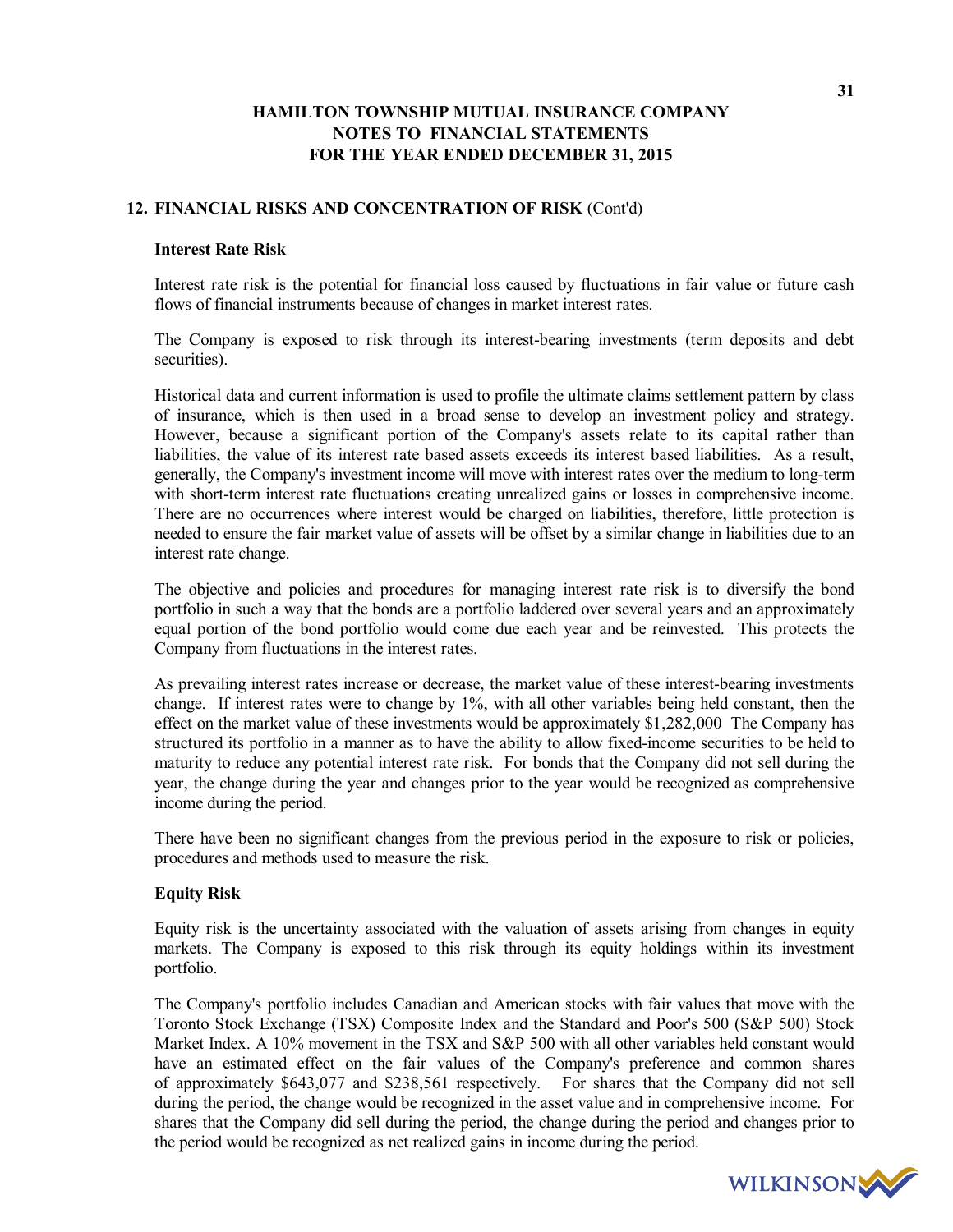### **12. FINANCIAL RISKS AND CONCENTRATION OF RISK** (Cont'd)

The Company's investment policy operates within the guidelines of the Insurance Act (Ontario). An investment policy is in place and its application is monitored by the Investment and Finance Committee and the Board of Directors. Diversification techniques are utilized to minimize risk. The policy limits the investment in preference and common shares are as follows:

| <b>Investment Category</b> | <b>Maximum Percentage of</b><br><b>Investment Portfolio</b> | <b>Minimum Percentage of</b><br><b>Investment Portfolio</b> |
|----------------------------|-------------------------------------------------------------|-------------------------------------------------------------|
| Equities, preferred and    |                                                             |                                                             |
| common                     | <b>28%</b>                                                  | 10%                                                         |
| <b>Bonds</b>               | 90%                                                         | 50%                                                         |
| Government bonds           | 80%                                                         | 15%                                                         |
| Municipal bonds            | 30%                                                         | N/A                                                         |
| Corporate securities       | 30%                                                         | N/A                                                         |
| Individual corporate group | 10%                                                         | N/A                                                         |

### **Liquidity Risk**

Liquidity risk is the risk that the Company will not be able to meet all cash outflow obligations as they come due. The Company mitigates this risk by monitoring cash activities and expected outflows. Current liabilities arise as claims are made. There are no material liabilities that can be called unexpectedly at the demand of a lender or client. There are no material commitments for capital expenditures and there is no need for such expenditures in the normal course of business. Claim payments are funded by current operating cash flow including the investment income.

There have been no significant changes from the previous period in the exposure to risk or policies, procedures and methods used to measure the risk.

### **13. DISCLOSURES RELATING TO FAIR VALUE MEASUREMENTS**

The Company has categorized its financial assets and liabilities where fair value does not approximate cost based on the priority of the inputs to the valuation techniques used to measure fair value, into a three level fair value hierarchy. Financial assets and liabilities measured at fair value are categorized as follows:

Level 1: Fair value is based on unadjusted quoted prices for identical assets or liabilities in an active market.

Level 2: Fair value is based on quoted prices in markets that are not active or inputs that are observable for the asset or liability either directly as price or indirectly derived from price.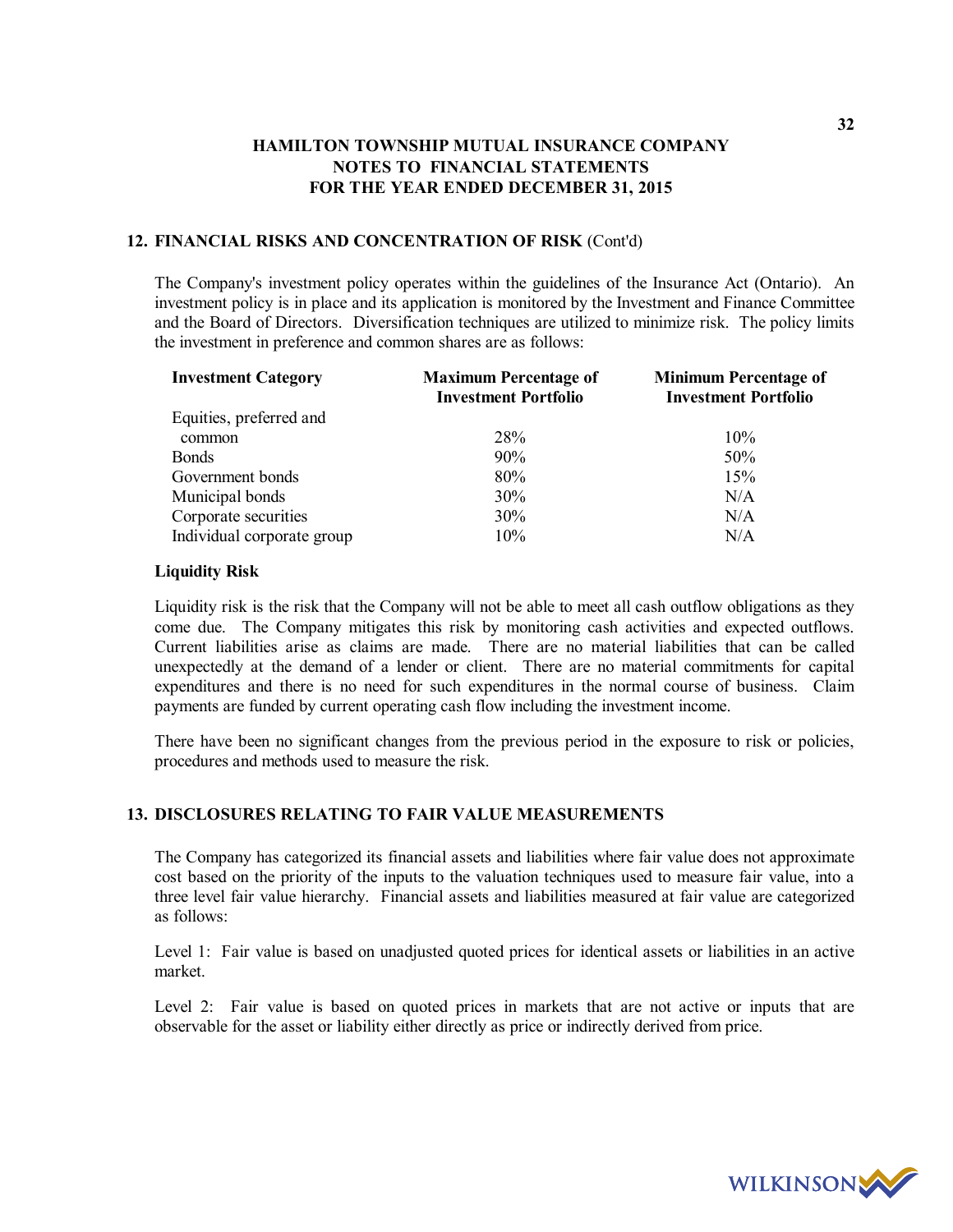### **13. DISCLOSURES RELATING TO FAIR VALUE MEASUREMENTS** (Cont'd)

Level 3: Fair value is based on valuation techniques that require one or more significant unobservable inputs that are supported by little or no market activity and are significant to the estimated fair value of the assets and liabilities.

|                                               | Level 1<br><b>S</b><br>(000's) | Level 2<br>\$<br>(000's) | <b>Total</b><br>\$<br>(000's) |
|-----------------------------------------------|--------------------------------|--------------------------|-------------------------------|
| December 31, 2015                             |                                |                          |                               |
| Fixed-income securities                       |                                |                          |                               |
| Federal government                            | 8,367                          |                          | 8,367                         |
| Provincial government                         | 10,358                         |                          | 10,358                        |
| Canadian Corporate                            | 6,998                          |                          | 6,998                         |
| Guarantee Fund                                |                                | 54                       | 54                            |
| Common shares and Pooled Funds                | 10,704                         |                          | 10,704                        |
| TOTAL ASSETS MEASURED AT<br><b>FAIR VALUE</b> | 36,427                         | 54                       | 36,481                        |
|                                               |                                |                          |                               |
|                                               | Level 1<br>S<br>(000's)        | Level 2<br>\$<br>(000's) | <b>Total</b><br>\$<br>(000's) |
| December 31, 2014                             |                                |                          |                               |
| Fixed-income securities                       |                                |                          |                               |
| Federal government                            | 7,520                          |                          | 7,520                         |
| Provincial government                         | 11,005                         |                          | 11,005                        |
| Canadian Corporate                            | 6,753                          |                          | 6,753                         |
| Guarantee Fund                                |                                | 52                       | 52                            |
| Common shares and Pooled Funds                | 10,997                         |                          | 10,997                        |

Levels of fair value for financial assets are consistent with those in the prior year.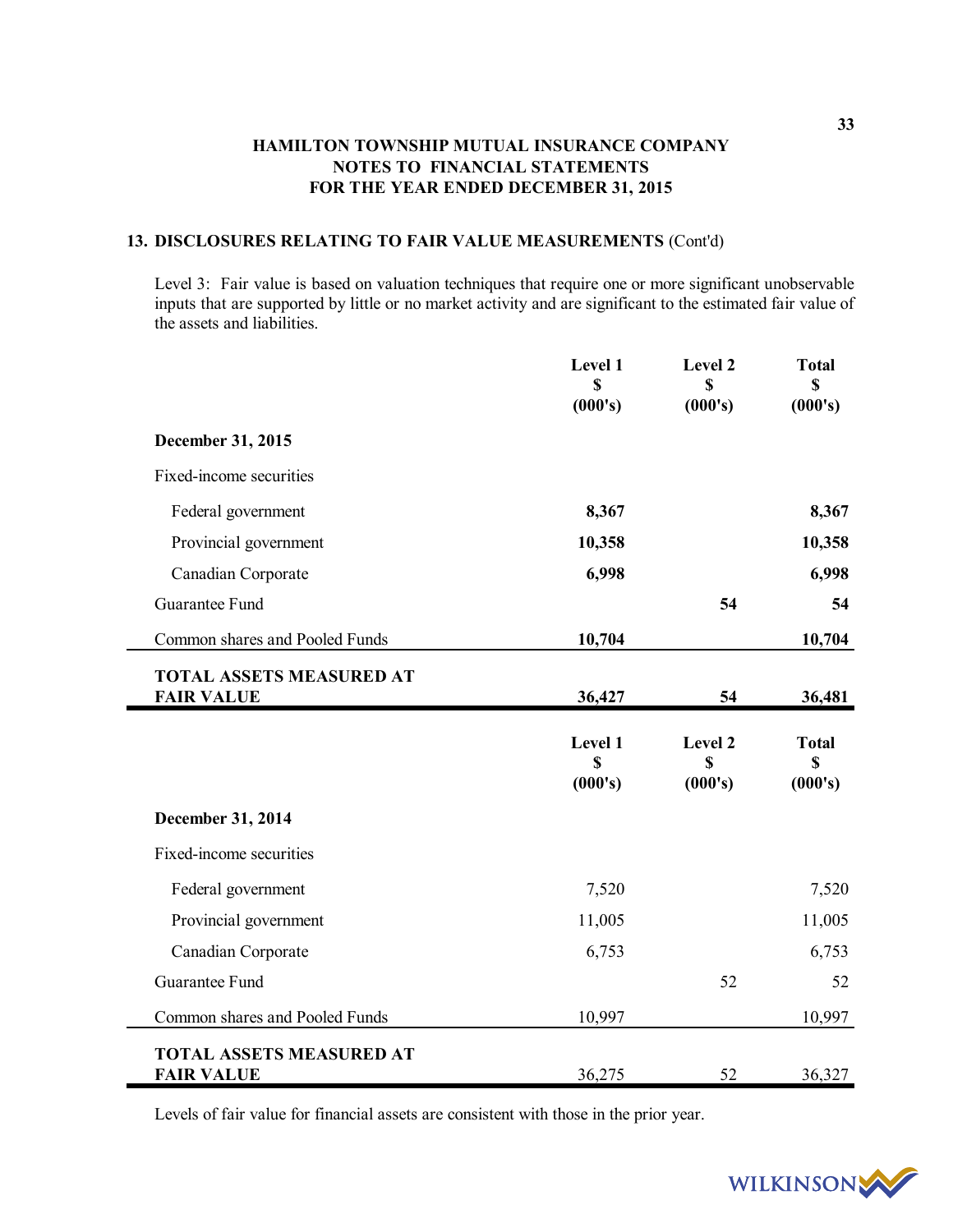### **14. CAPITAL MANAGEMENT**

The Company's objectives with respect to capital management are to maintain a capital base that is structured to exceed regulatory requirements and to best use capital allocations. Reinsurance is utilized to protect capital from catastrophic losses as the frequency and severity of these losses are inherently unpredictable. To limit their potential impact, catastrophic coverage for the year limited exposure to \$1,125,000. The \$1,125,000 net retained amount represents approximately 4.0% of the Company's capital. For the purpose of capital management, the Company has defined capital as policyholders' equity (surplus).

The regulators measure the financial strength of property and casualty insurers using a minimum capital test (MCT). The regulators generally expect property and casualty companies to comply with capital adequacy requirements. This test compares a Company's capital against the risk profile of the organization. The risk-based capital adequacy framework assesses the risk of assets, policy liabilities and other exposures by applying various factors. The regulator indicates that the Company should produce a minimum MCT of 150%. The regulator has the authority to request more extensive reporting and can place restrictions on the Company's operations if deemed necessary. The Company takes a more conservative approach and strives to maintain a MCT in excess of 350%.

The Company has several guidelines and benchmarks established by the Financial Services Commission of Ontario regarding capital management which it continues to manage and review. As of December 31, 2015, the Company's MCT ratio is well in excess of the minimum requirement of 150%.

### **15. PENSION PLAN**

The Company makes contributions on behalf of its employees to "The Retirement Annuity Plan for Employees of the Ontario Mutual Insurance Association and Member Companies", which is a multiemployer plan. Each member company has signed an Ontario Mutual Insurance Association Pension Plan Agreement. Eligible employees participate in the defined benefit plan and new employees subsequent to July 1, 2013 participate in the defined contribution plan. The defined benefit plan specifies the amount of the retirement benefit to be received by the employee based on the number of years the employee has contributed and his/her final average earnings. The plan is accounted for as a defined contribution plan as insufficient information is available to account for the plan as a defined benefit plan. The Company is one of a number of employers that participates in the plan and the financial information provided to the Company on the basis of the contractual agreements is insufficient to reliably measure the Company's proportionate share in the plan assets and liabilities on defined benefit accounting requirements.